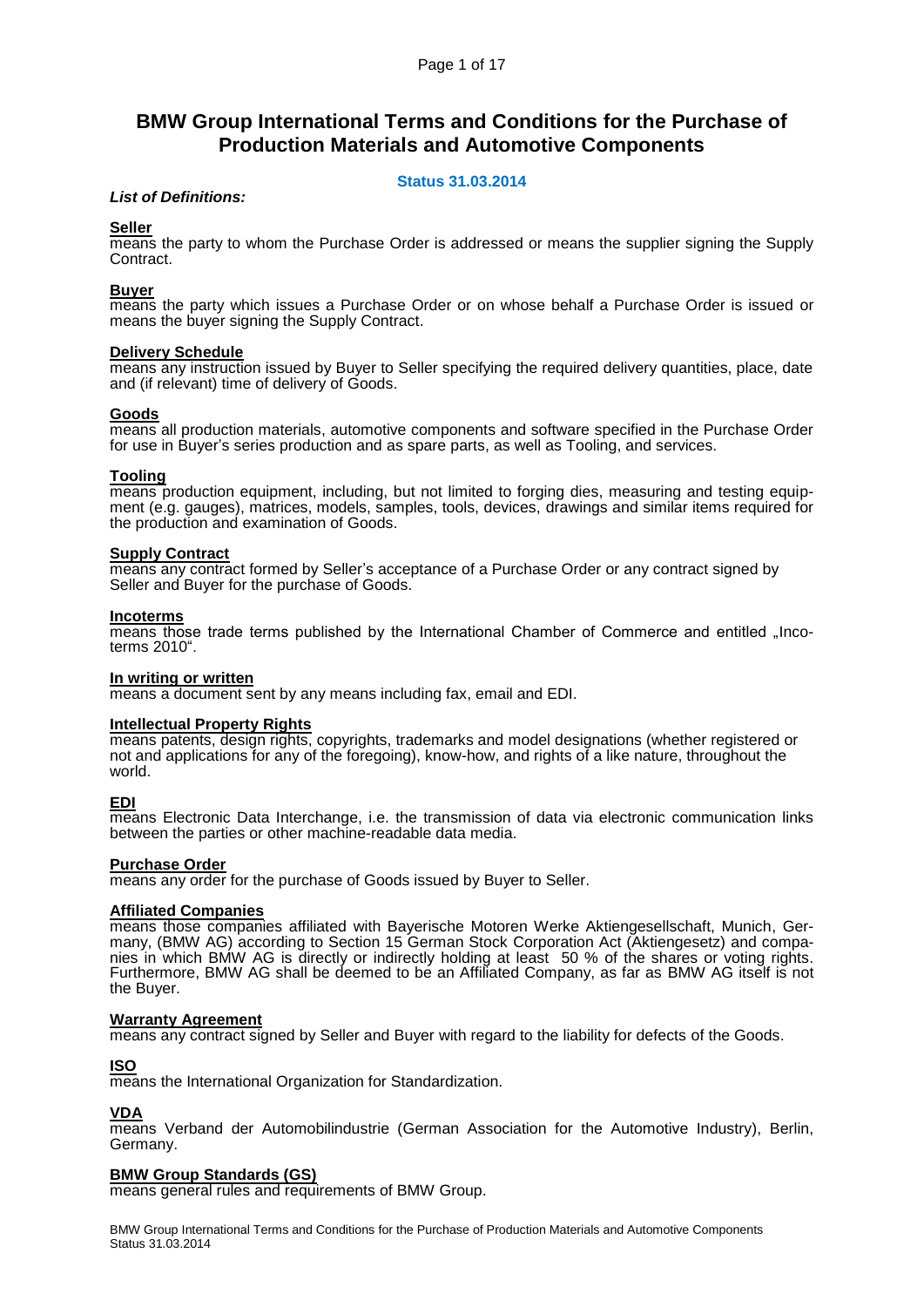# *Provision 1: General*

- **1.1** These BMW Group International Terms and Conditions for the Purchase of Production Materials and Automotive Components ("Terms and Conditions") shall apply to the purchase of Goods by Buyer from Seller. Unless expressly provided otherwise in the following Terms and Conditions, the relevant statutory rules of the applicable law according to section 22.1 shall apply.
- **1.2** Seller has read and understands these Terms and Conditions and agrees that Seller's written acceptance of or its performance in relation to a Purchase Order shall constitute Seller's acceptance of these Terms and Conditions.
- **1.3** To the extent that the following Terms and Conditions refer to ISO-norms, VDA-documents or BMW Group Standards, each of these are released on the BMW Partner Portal of BMW Group at [https://b2b.bmwgroup.net](https://b2b.bmwgroup.net/) /> My Workspace /> My Applications /> TEREG (Technical Rules and Standards); on request Buyer will provide them to Seller.
- **1.4** To the extent that Seller is obligated under these Terms and Conditions to submit certificates, statements or other verifications, Seller has to provide each of these immediately and with current validity date on the BMW Partner Portal of BMW Group under the following path: [https://b2b.bmwgroup.net](https://b2b.bmwgroup.net/) /> My Workspace /> My Applications /> Supplier data maintenance.

 A review of or an omission to request such certificate, statement or other verification identified in these Terms and Conditions by Buyer shall not constitute a waiver of any of Seller's obligations under these Terms and Conditions or be construed as an approval of Seller's behaviour.

# *Provision 2: Purchase Orders*

- **2.1** Buyer shall issue a Purchase Order for Goods to Seller. Acceptance of a Purchase Order by Seller is expressly limited to the terms of the Purchase Order, to these Terms and Conditions as well as to an existing framework supply agreement, as the case may be. Unless agreed by the parties in writing, any additional or different terms and conditions are expressly excluded and shall not form part of any Supply Contract. Each Purchase Order accepted by Seller pursuant to Provision 2.2 will constitute a separate and individual Supply Contract. In the case of discrepancy or inconsistency between a Supply Contract and these Terms and Conditions, the Supply Contract shall prevail over these Terms and Conditions.
- **2.2** Seller will forward a written acceptance of the Purchase Order within fourteen (14) working days after Seller's receipt of said Purchase Order. In any event any performance by Seller in relation to a Purchase Order will constitute acceptance of such Purchase Order. In the event that Seller does not forward a written acceptance or does not start performance in relation to a Purchase Order within fourteen (14) working days after Seller's receipt of the Purchase Order, Buyer shall be entitled but not obliged, to revoke such Purchase Order without incurring any liability to Seller.
- **2.3** If Goods are ordered on the basis of a BMW part number, then such Goods shall comply with the applicable BMW drawings and additional documentation referenced in such drawings (in particular 3D-models, PRISMA-metadata, Office-supplementary-sheets, released technical product specifications) and the corresponding project specifications (Lastenheft) in all its particulars. If the above named drawings, technical documentation or project specifications contain cross references to other documents without indication of an issue date, the version valid at the time of the production release shall apply, unless Buyer and Seller have reached a different, separate agreement hereto.
- **2.4** Buyer shall have the right to request changes with respect to the Goods including, but not limited to specifications, drawings, designs, constructions as well as changes regarding date and place of delivery, packaging, quality, quantity and means of transportation. Such change request shall duly consider Seller's reasonable interests. Seller is under a duty to suggest changes to Buyer, which Seller considers necessary or expedient in view of revised statutory or other mandatory provisions or for other reasons. If a change results in an increase or a reduction of Seller's costs or in a potential delay of delivery, Seller shall immediately inform Buyer and the parties shall agree on a reasonable adjustment of Seller's remuneration for which Buyer places a change order. The content of a change order shall be deemed to be agreed if Seller does not contradict the change order in textual form within fourteen (14) days after its receipt.

In the event that any such change request results in Seller accumulating stock, which is no longer suitable for use by Buyer in series production, Buyer will reimburse the costs actually incurred by Seller in relation to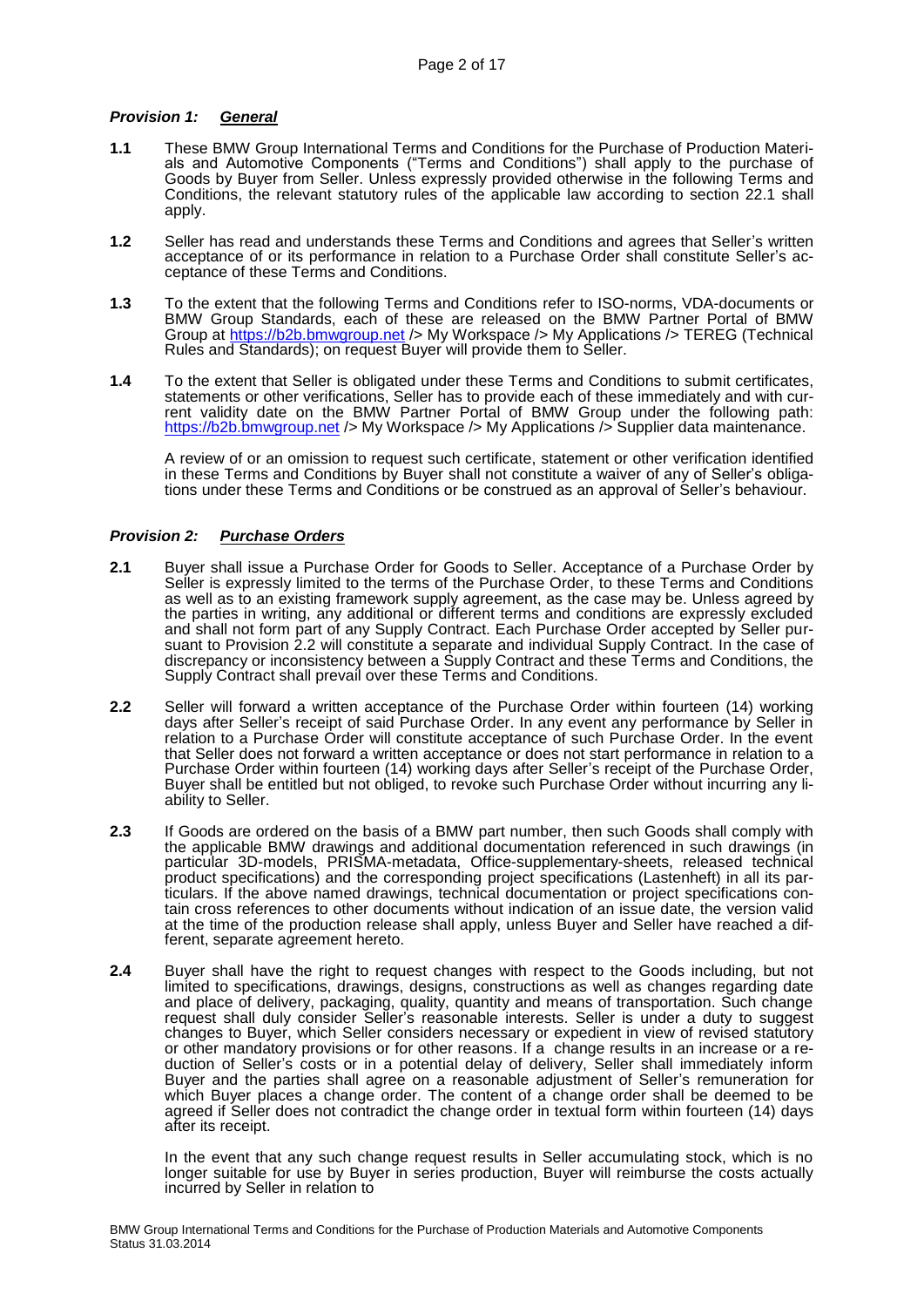- finished and semi-finished Goods as well as corresponding raw materials, for which Delivery Schedules have been issued for a delivery date within one (1) month after receipt of Buyer's change request,
- finished Goods, semi-finished Goods and raw materials included in a buffer stock, which has been required by Buyer in writing,

provided in all cases that Seller is unable to find an alternative use.

- **2.5** Seller shall not be entitled to carry out changes with respect to the Goods (including, but not limited to specifications, drawings, designs, constructions as well as changes regarding the date and place of delivery, packaging, quality, quantity and means of transportation) without Buyer's prior written consent.
- **2.6** Unless otherwise provided by the law of the country (and if relevant the state / province) applicable to the Supply Contract, Buyer may terminate a Supply Contract and/or a relating framework supply agreement immediately by notice to Seller, if Seller:
	- commits a breach of the Supply Contract, which is not capable of remedy, or
	- commits a breach of the Supply Contract, which is capable of remedy and fails to remedy the same within thirty (30) days of a notice from Buyer specifying the breach and requiring it to be remedied, or
	- violates applicable law, provided that a continuing collaboration is unreasonable for Buyer because of such violation, taking into account all circumstances and in consideration of both Parties interests
	- offered, promised or gave a bribe or any undue financial or other advantage of any kind to another business representative (particularly, but not limited to, an employee of Buyer) or public official in order to induce or reward him in connection with the negotiation, decision-making process or performance relating to the Supply Contract.

In case Buyer is entitled to terminate a Supply Contract and/or a relating framework supply agreement in accordance with this Provision 2.6, Buyer may terminate other contracts with Seller if a continuance of such other contract(s) would be unreasonable for Buyer.

Other or further termination rights of Buyer, e.g. according to applicable statute, shall remain unaffected.

- . **2.7** In the event that either party becomes insolvent, or bankruptcy or insolvency proceedings of any nature are commenced in relation to that party, the other party shall be entitled to terminate the Supply Contract and/or a relating framework supply agreement forthwith by written notice.
- **2.8** Termination of any Supply Contract and/or a relating framework supply agreement under this Provision 2 shall be without prejudice to the accrued rights and liabilities of the parties and shall not affect the coming into or continuance in force of any provision, which is expressly or by implication to come into or to continue in force after such termination.
- **2.9** The volumes set out in any tenders and/or offers are solely assumptions, e.g. for the purpose of price calculation, and do not establish any obligation of Buyer or Affiliated Companies to order such volumes. Delivery quotes set out in any Purchase Order are not in any way related to any volumes in tenders and/or offers.
- **2.10** If it is agreed in the Supply Contract that price elements for raw materials are determined based on raw material indexes (e.g. LME stock-market price), or in risk participation models of specific price adjustment clause (Preisgleitklausel), or of raw material surcharge (MTZ, Materialteuerungszuschlag), or in a market oriented negotiation, then the other price elements shall be considered and negotiated separately from above mentioned raw material price elements.

# *Provision 3: Delivery Times and Delay*

- **3.1** Delivery dates and quantities shall be as agreed according to the Purchase Order and/or Delivery Schedules. Seller acknowledges that delivery times and quantities are of the essence and Buyer may reject and/or return at Seller's expense any delivery of Goods or part thereof received before or after the delivery date or in excess of the quantity specified in the Purchase Order and/or Delivery Schedule.
- **3.2** Seller shall be bound to comply with a Delivery Schedule or an amendment thereto issued by Buyer, unless Seller notifies Buyer of his reasonable objection thereto in writing within the following periods: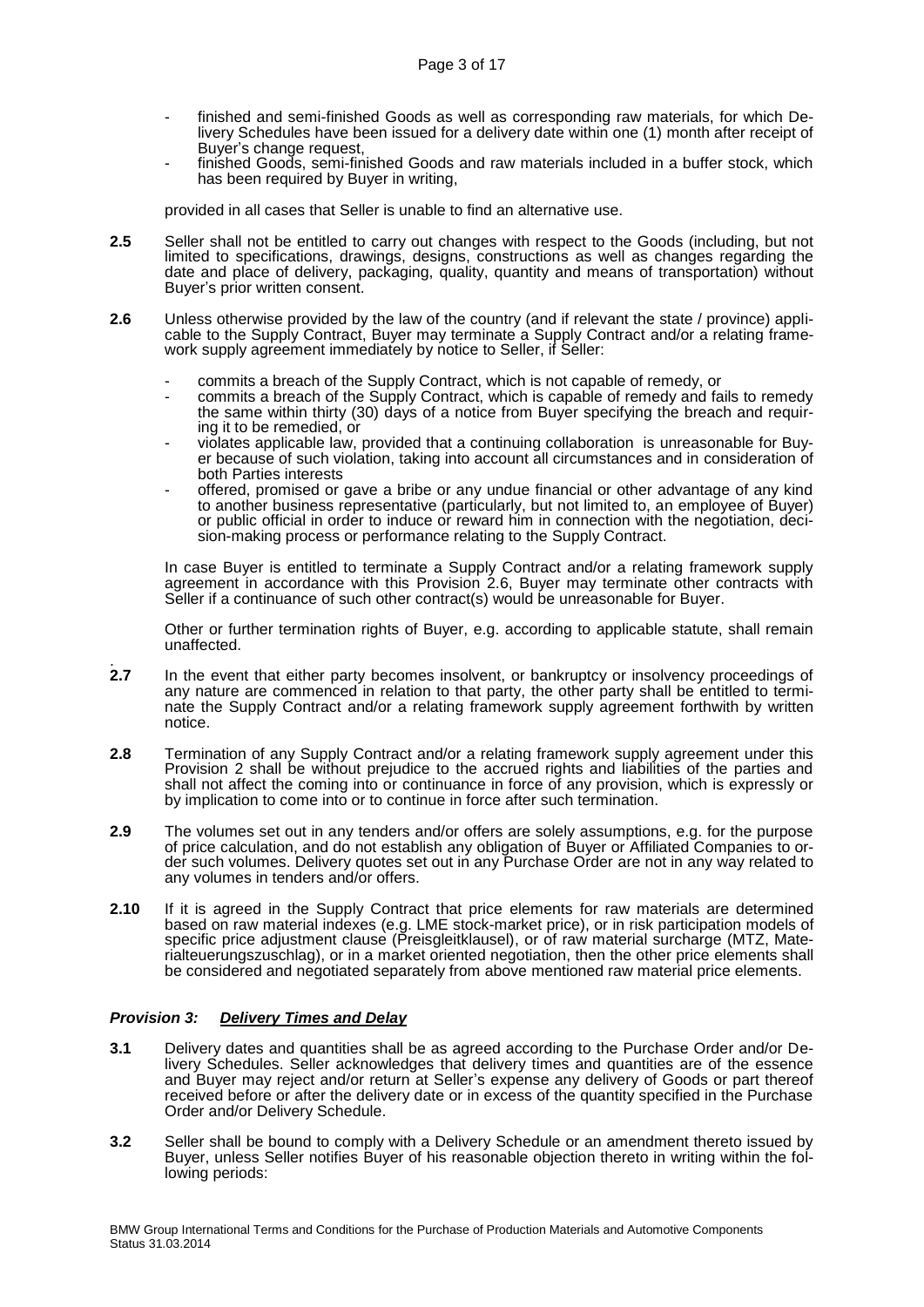- one (1) working day after receipt of the Delivery Schedule or amendment thereto, if the requirements or amendments therein are to come into effect within ten (10) working days (inclusive) after the receipt of the Delivery Schedule or amendment thereto.
- three (3) working days after receipt of the Delivery Schedule or amendment thereto, if the requirements or amendments therein are to come into effect eleven (11) working days to three (3) months (inclusive) after the receipt of the Delivery Schedule or amendment thereto.
- ten (10) working days after receipt of the Delivery Schedule or amendment thereto, if the requirements or amendments therein are to come into effect more than three (3) months after the receipt of the Delivery Schedule or amendment thereto.
- **3.3** Upon notice set out in the Purchase Order and/or Delivery Schedules, Seller shall deliver Goods ..just-in-time", that is, at an appointed time of delivery immediately prior to standard production without delay, such time and timing to be set out in Delivery Schedules, and "justin-sequence", that is in the correct sequence of delivery, such sequence also to be set out in Delivery Schedules.
- **3.4** Seller agrees to take all actions necessary and appropriate to ensure that Goods are received by Buyer as required under the relevant Supply Contract. Seller will inform Buyer promptly of any occurrence which will or may result in any delay of delivery at any time or which will or may result in Seller's inability to fulfil the quantities specified in the Purchase Order and/or Delivery Schedules. Seller shall also advise Buyer in writing of corrective measures which Seller is taking to minimize the effect of such occurrence.
- **3.5** Except for excusable delay (hereinafter, "Excusable Delay",) as set forth in Provision 3.6 below, in the event that Seller fails to effect delivery consistent with the delivery dates specified in the Purchase Order and/or Delivery Schedules, Buyer shall be entitled to recover from Seller all losses and damages resulting there from. However, Seller shall not be obliged to reimburse Buyer's losses of profit, unless Seller has exceeded the above delivery dates for a period of more than ten (10) days.
- **3.6** Either of the parties may suspend performance of a Supply Contract during the occurrence of an Excusable Delay, which shall mean any delay not occasioned by the fault or negligence of the delayed party and which results from acts of God or public enemy, restrictions, prohibitions, priorities or allocations imposed by governmental authority, embargoes, fires, floods, seismic sea-waves, typhoons, hurricanes, earthquakes, epidemics, unusual severe weather, delays of similar natural or governmental causes, and strikes or labour disputes (of or involving the delayed party's employees or suppliers) or any other circumstances beyond such party's reasonable control (including preventive risk management). Nothing contained in this Provision 3.6 shall limit either party's rights under other Provisions of these Terms and Conditions. Further, Buyer shall be entitled to obtain the Goods covered by the Supply Contract from other sources for the duration of Seller's inability to perform due to Excusable Delay and to reduce without any obligation to Seller, the quantity of the Goods specified in the Purchase Order and/or Delivery Schedules.
- **3.7** In the event that Seller discovers any fact which may, or could with the passage of time, result in Excusable Delay, Seller will immediately advise Buyer of such fact and use its best endeavours to take all measures and precautions to reduce the effect of the Excusable Delay. In addition, at any time, at Buyer's request, Seller will furnish to Buyer such information as Buyer may request concerning matters which could result in delays as well as safeguard- and/ or contingency plans with respect to those matters. Seller will notify Buyer immediately of any actual or potential labour dispute delaying or threatening to delay timely performance of a Supply Contract or a Delivery Schedule and will include all relevant information.
- **3.8** If the parties agree on a buffer stock to be maintained by Seller, Seller is obliged to notify Buyer at monthly intervals of the latest status of this stock or at any other interval as reasonably requested by Buyer.

## *Provision 4: Packaging, Shipping*

**4.1** Goods shall be suitably, carefully and appropriately packed in accordance with Buyer's packaging manual ("Packaging Manual") and in accordance with the instructions of Buyer's packaging marked with comprehensively provide the packaging data with regard to all required and necessary information in a form defined by Buyer. In the event that the packaging data provided by Seller contains incorrect or incomplete information, any costs incurred by Buyer as a result thereof shall be for the account of Seller.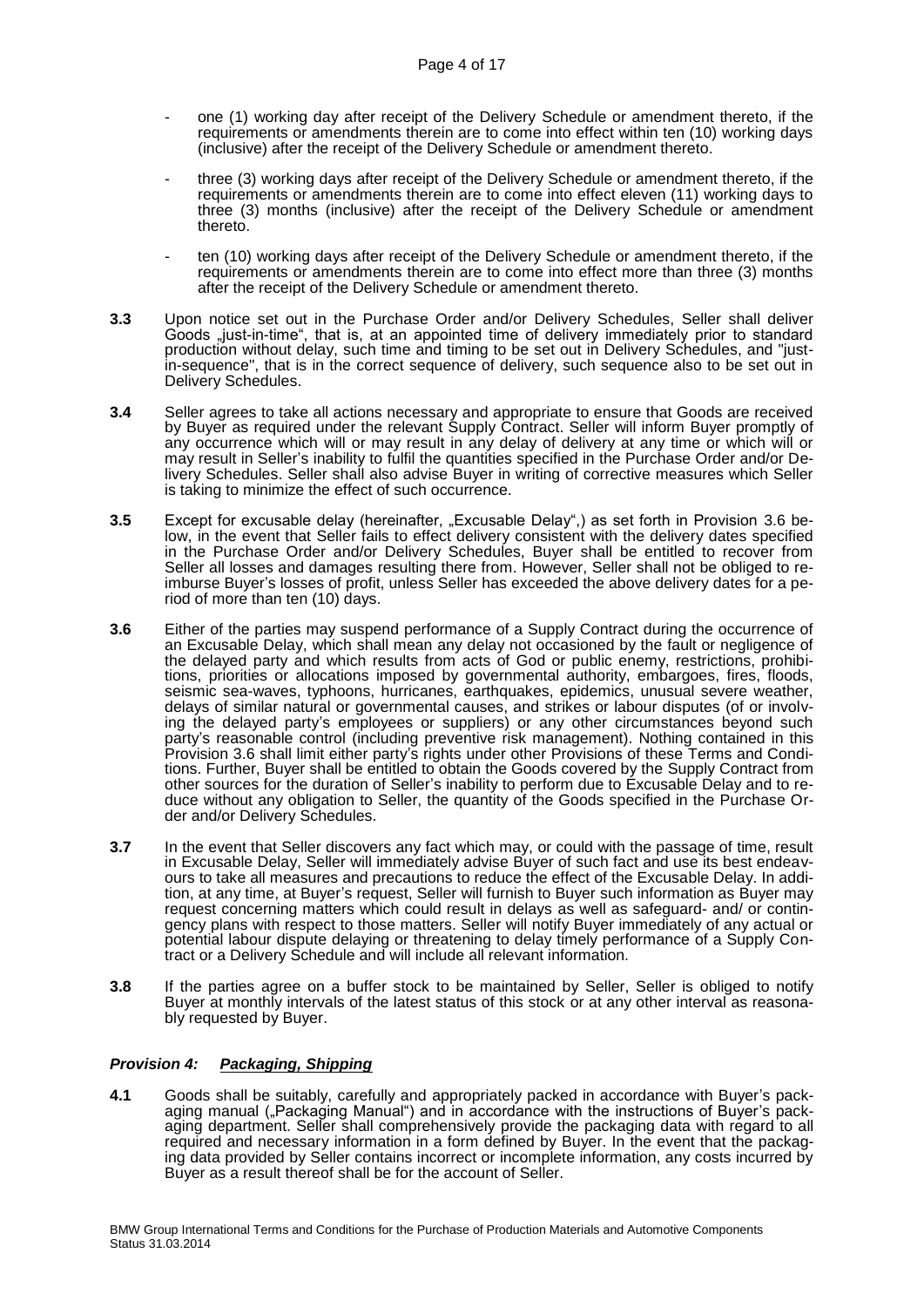- **4.2** Delivery notes shall be made in writing. With regard to documents accompanying Goods (physical or electronic documents), Seller shall comply with Buyer's "EDI Implementation Guidelines" and the "Packaging Manual".
- **4.3** The following Provisions 4.4 to 4.7 apply for Supply Contracts with Incoterms "FCA" or "EXW" only.
- **4.4** All shipments have to be carried out by the transport provider specified by Buyer. Buyer reserves the right to choose the mode of transport.

In order to ensure compliance with the agreed delivery date Seller has to calculate the day of the planned pick-up of the Goods considering the lead time specified by Buyer separately. Lead time is defined as the time from pick-up of the Goods by the transport provider at the agreed place of loading to delivery at the specified Buyer's place of delivery.

Seller shall notify readiness for dispatch of the Goods to the transport provider by 12 noon at the latest the day before the planned pick-up of the Goods. The notification of readiness of dispatch has to be made in writing on the basis of the transport provider's formats, templates, proceedings and communication media, which have been agreed to with Buyer. The notification of the readiness of dispatch shall contain the following data:

- Shipping location and specific loading point
- Quantity, type and BMW packaging identification numbers of all loading units
- Gross weight and dimensions per loading unit
- Agreed date and time of delivery at Buyer
- Buyer's place of delivery and unloading point (including address and number) and plant code.

In the event that the notification of readiness for dispatch completed by Seller contains incorrect or incomplete information, any additional costs incurred by Buyer as a result thereof shall be for the account of Seller.

- **4.5** Domestic courier, express and parcel shipments (CEP-shipments) within Germany have to be carried out by CEP-service providers specified by Buyer. Outside Germany all domestic and international CEP-shipments have to be carried out by CEP-service providers solely with the agreement of Buyer.
- **4.6** Emergency transports at the expense of Buyer are only permitted on special request of Buyer's material planning departments.
- **4.7** The return of empty containers and pallets shall be on Buyer's account unless otherwise agreed. In principle a pallet exchange does not take place.

## *Provision 5: Transfer of Risk*

Unless otherwise agreed between the parties in writing, the time at which the risk of damage to or loss of the Goods shall pass to Buyer shall be in accordance with the Incoterm agreed in the Supply Contract. Unless otherwise agreed between Buyer and Seller, the Goods shall be deemed to be sold "FCA", with named place being the premises of Seller where the Goods are ready for dispatch. Seller shall not change any place named in connection with any Incoterm without Buyer's prior written consent.

# *Provision 6: Notification of Deficiencies*

Buyer shall conduct an incoming goods inspection only in respect of externally visible transport damages, the quantity of containers according to the loading list and in regard of deviations in identity of the delivered Goods from the Goods specified in the shipping documents and notify Seller of any such deficiencies without undue delay. Apart from that, Buyer shall conduct an inspection of incoming Goods, which is in compliance with the technical specifications ISO/TS 16949 "Quality management systems, particular requirements for the application of ISO 9001: 2008 for automotive production and relevant service parts organizations"(hereinafter called "ISO/TS 16949") and notify any deficiency of Goods once the deficiency has been discovered by Buyer in the ordinary course of its business.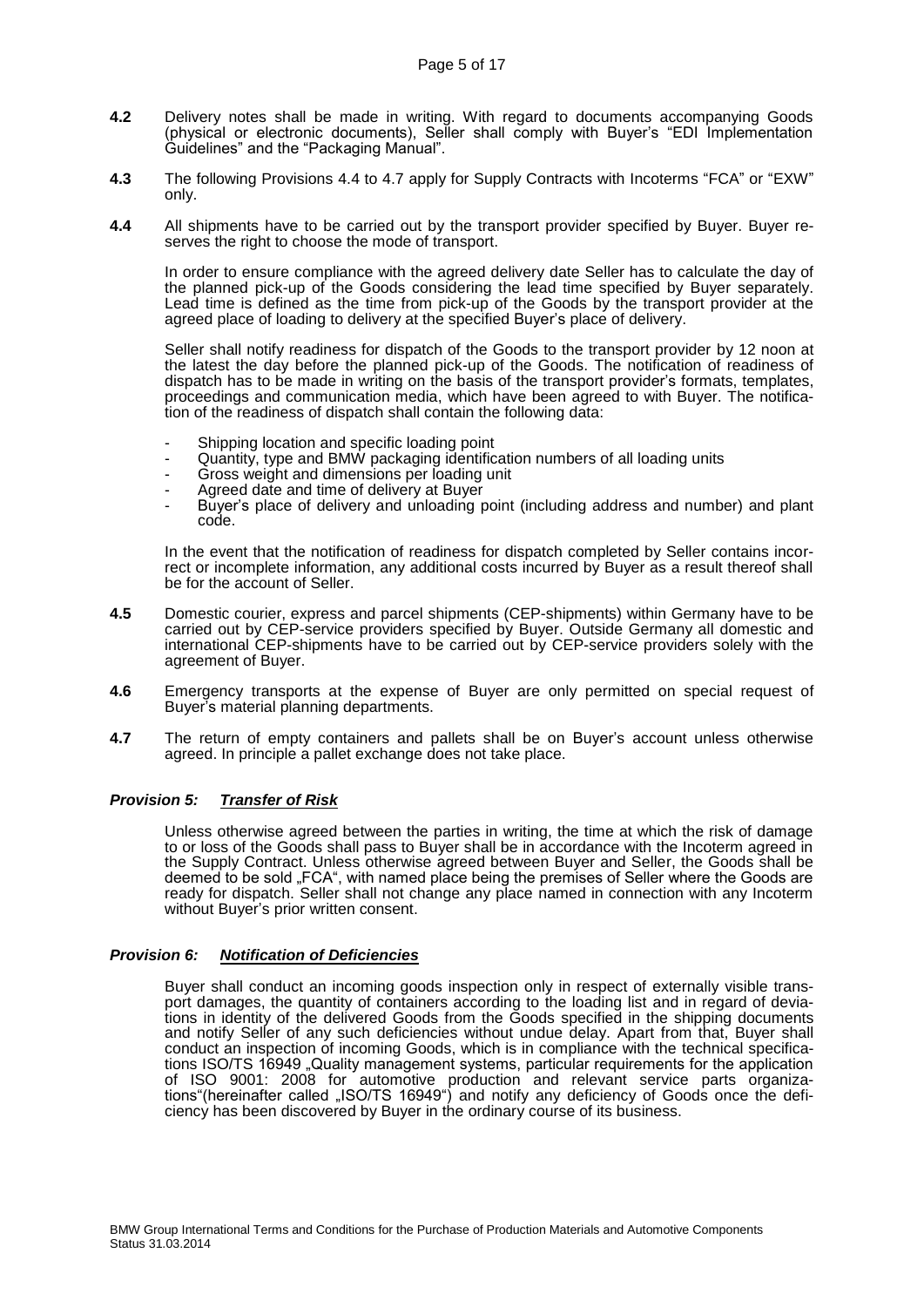# *Provision 7: Settlement of Accounts and Payment*

**7.1** The invoicing of Seller will be done via self-billing invoices by way of EDI, unless otherwise agreed.

Seller does not need to send additional invoices to Buyer because invoicing will be done based on the receipt of Goods and the terms agreed in the Supply Contract. For customs purposes, only a commercial invoice in English shall be attached by Seller to the shipping documents of import deliveries in duplicate. Such invoice shall include the data as set out in Provision 7.2 and additional data as described in Provision 8.

- **7.2** If the parties have agreed that Seller's accounts will not be invoiced via self-billing invoices, a commercial invoice shall be submitted by Seller. The original invoice shall be sent to Buyer's incoming invoice verification department or (if specified on the relevant Purchase Order) to its payment address. Such invoices shall comply with the requirements of the national law referred to in Provision 22.1, including in particular, but not limited to, the requirements of the applicable taxation legislation of the relevant country. If requested by Buyer, Seller shall transfer all invoices electronically (e-Invoicing). The invoices shall in particular include the following data:
	- Seller's full corporate name, full registered address and registered number;
	- Buyer's full corporate name and full registered address;
		- Buyer's supplier number of the invoicing party (8-digit); and, if different:
		- Buyer's supplier number of the Seller (8-digit) and/or
		- Buyer's supplier number of the payee (8-digit);
	- In case of intra community (EU) supplies:
		- VAT identification number of Buyer
	- VAT identification number of Seller;
	- In case of national deliveries within Germany:
	- VAT number or national tax number of Seller;
	- In case of national deliveries within the United Kingdom:
		- VAT number of Seller
		- When ordered by BMW AG: British VAT ID of BMW AG (GB748003249);
	- In case of national deliveries within Austria:
	- VAT number of Seller
	- When ordered by BMW AG: Austrian VAT ID of BMW AG (ATU31792209);
	- Origin of the Goods:
	- VAT rate and VAT amount, total charge excluding VAT;
	- Reference to tax exemptions;
	- Charges split according to VAT-rates;
	- Date of invoice;
	- Running unique sequential invoice number;
	- Specification (quantity with scale unit/type) of delivery or service rendered;
	- In case of prepayments/advance payments: the date of receipt of remuneration;
	- Any reduction of charges agreed in advance, if not already accounted for; lower VAT value has to be stated:
	- Buyer's Purchase Order number / Buyer's Purchase Order modification number;
	- Buyer's item number;
	- Delivery note number indicated by Seller;
	- Date of delivery of the Goods (explicitly stated on the invoice), delivery address / point of unloading;
	- In case of re-delivery relating to prior delivery by Buyer: Delivery note number indicated by Buyer with respect to the said prior delivery;
	- Value of consignment (price per item and total price);
	- Price unit, currency unit; In case of national deliveries within the UK not being invoiced in GBP then, in addition to the currency values, the VAT and net values shall be recorded in GBP and the rate of exchange used shall be shown;
	- Price of packaging (per unit of Goods);
	- Number of packages, weight (gross/net).

Invoices which fail to meet the requirements of this Provision 7.2 may be rejected by Buyer. Seller will be notified and costs arising therefrom will be passed on to Seller. In that event the term allowed for payment shall begin on the day of receipt of the new, due and proper invoice, which meets the requirements of this Provision 7.2.

**7.3** Any change of (a) the recipient of payment, (b) the invoicing party or (c) the party receiving the Purchase Order has to be agreed to by Buyer in writing in advance. Any change in the flow of Goods/flow of invoices from the place of origin of the Goods to Buyer has to be communicated in writing to Buyer in advance. Costs arising from damages resulting from not meeting the requirements of this Provision 7.3 will be passed on to Seller.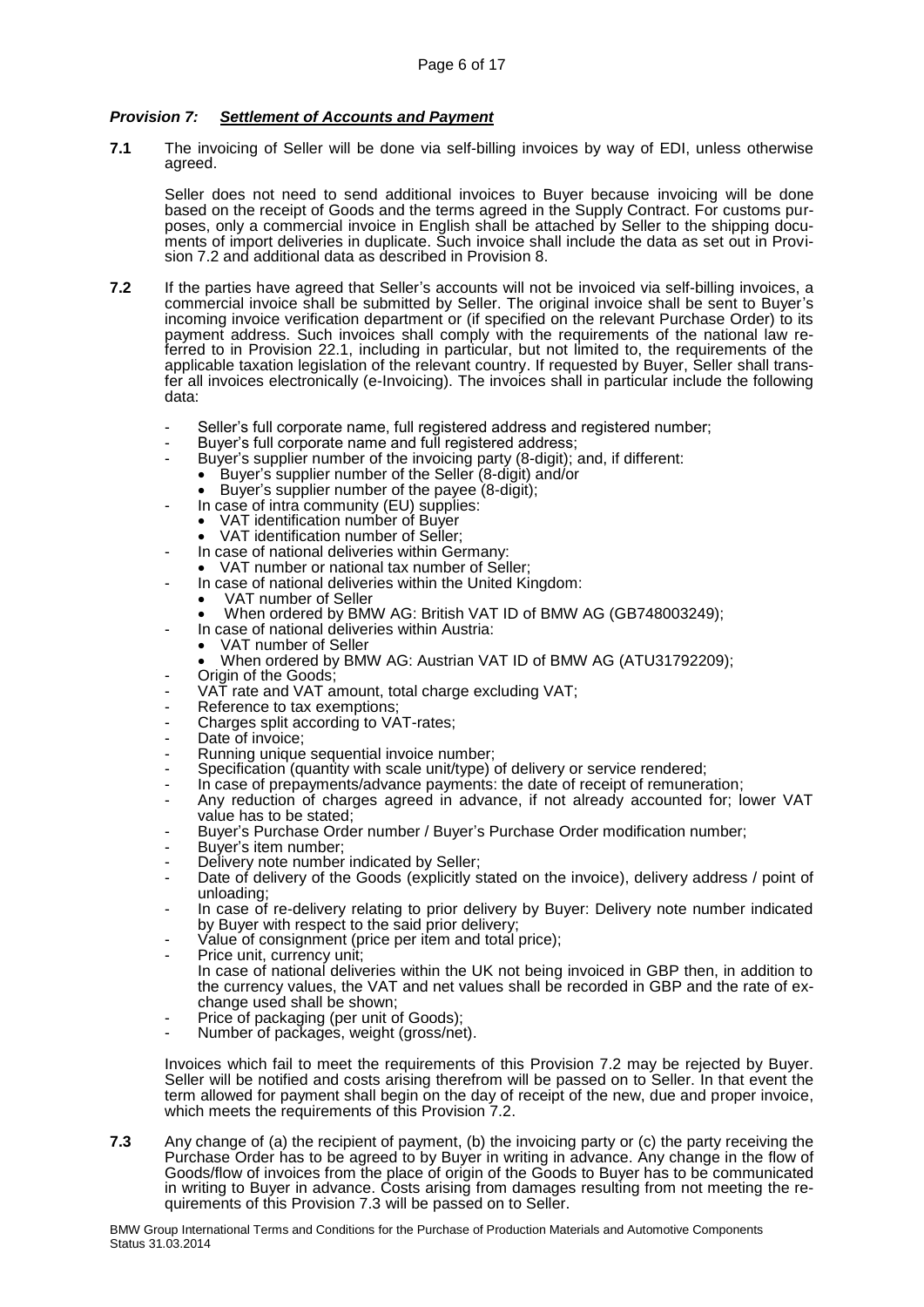- **7.4** In the event that accounts are settled via self-billing invoices, payment of Goods or services delivered or rendered in accordance with contract will be made after Goods receipt, acceptance or confirmation of service, within 40 days net in full.
- 7.5 In the event that accounts are not settled via self-billing invoices, payment of Goods or Services delivered or rendered in accordance with contract will be made after receipt of a verifiable invoice which is compliant with Buyer`s requirements, within 40 days net in full.
- **7.6** Payment is made either by bank transfer or by cheque, as specified by Buyer.
- **7.7** Where Goods are not supplied in accordance with the Supply Contract, Buyer shall be entitled to withhold payment of the respective amount of the price until Seller has fulfilled its obligations in full.
- **7.8** Buyer shall have the right to refuse performance if such performance would constitute a breach of applicable laws by Buyer.
- **7.9** Seller may not assign its claims or receivables hereunder without the prior written consent of Buyer.
- **7.10** Payment by Buyer for any Goods does neither indicate nor constitute acceptance of such Goods.
- **7.11** Buyer shall be entitled to offset or recoup claims against receivables of Seller and also receivables that are assigned from Seller to any third party. In addition, Buyer is entitled to offset or recoup its receivables against Seller's claims against any of the following companies:
	- BMW AG;
	- BMW Hams Hall Motoren GmbH;
	- BMW Motoren GmbH;
	- BMW (UK) Manufacturing Ltd.;
	- Rolls-Royce Motor Cars Ltd.;
	- Swindon Pressings Ltd.;
	- BMW Manufacturing Co., LLC.;
	- BMW (South Africa) (Pty) Ltd.

 Moreover, Buyer is entitled to offset or recoup against Seller's claims with receivables of any of the above named companies which any such company may claim against Seller.

## *Provision 8: Customs, Origin and Export Control*

**8.1** For customs purposes Seller will attach a commercial invoice in English to the shipping documents in duplicate. Any simplification of that procedure is only permitted subject to Buyer's prior written consent.

In the case of deliveries incurring customs duty, the invoice shall specify as separate items:

- cost of items not included in the price (such as commissions, brokerage, cost of licenses, cost of means of production, Buyer's contributions);
- cost of items included in the price (such as cost of assembly and freight cost);
- value of repairs carried out, broken down into cost of materials and wages.

Even if deliveries are made free of charge, an indication of value is still required with the additional note "For Customs Purposes Only". Either the invoice or the delivery note shall include the reason why the delivery is made free of charge (e.g. sample deliveries).

Should further official documents be required in the case of imports or exports for the intended use of the Goods delivered, Seller shall procure such documents for Buyer without delay and make them available to Buyer at Seller's cost.

- **8.2** Seller shall be obliged to notify Buyer of the non-preferential and preferential origin of the Goods by either:
	- using the application Origin and Preference Portal (OPAL) on the Partner Portal of the BMW Group (path: [https://b2b.bmw.com\)](https://b2b.bmw.com/) and submitting the required origin data by electronic means (preferred option), or
	- notifying the origin data in written form (e.g. European Union (EU): long-term supplier declaration pursuant to regulation (EC) No. 1207/2001 or (US): CBP Form 434 (NAFTA decla-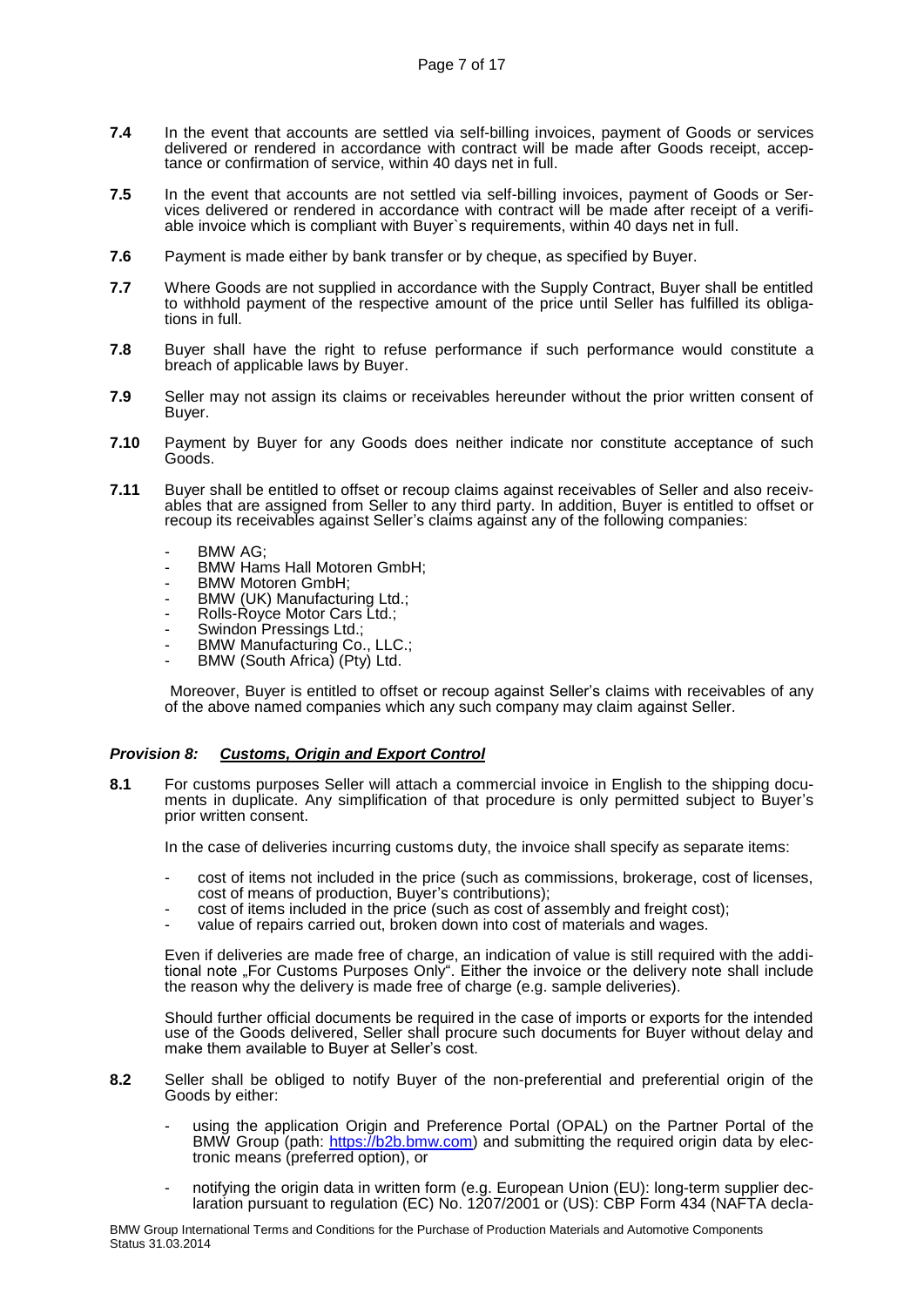ration of origin) within fourteen (14) days starting with the receipt of Buyer's request letter. In case of first time supply, the origin data shall be supplied in writing by the time of first supply at the latest. The written form requires the handwritten signature of an authorised representative of Seller.

 Without prior written consent of Buyer, declarations of origin on Seller's own company letterhead will not be accepted by Buyer.

Seller shall inform Buyer immediately in writing of any change of origin of Goods.

If Seller supplies Goods, which get a preferential treatment in the import country, Seller shall provide a declaration of origin suitable to that supply (e.g. Form sheet A, EUR 1). This certificate is required with every such shipment.

If a proof of origin is required by virtue of local import rules in the country of import, Seller shall also provide Buyer with such proof.

- **8.3** Seller shall provide Buyer with all such support as may be necessary to enable Buyer to reduce or minimize its liability to customs duties. Upon Buyer's request, Seller commits to implement, in particular in the EU, customs procedures with commercial impact pursuant to Art. 84 of regulation (EC) No. 2913/92 (Customs Codex) or submit declarations (affidavits) pursuant to customs rules of third countries in close co-ordination with Buyer.
- **8.4** For any and all questions and instructions arising out of or required in connection with customs and declaration of origin, Seller shall contact Buyer's respective customs department.

Unless otherwise agreed, customs clearance shall be the responsibility of Buyer. If Seller assumes responsibility for customs clearance without Buyer's prior written approval, Seller shall bear the costs of such clearance.

**8.5** Seller shall ensure supply chain security and observe legal policies and conditions. Seller shall, on Buyer's request, provide reasonable evidence, such as certificates or statements (for example in the AEO security declaration, C-TPAT or other related programs), support Buyer in official audits and ensure a comparable standard of care towards Seller's business partners.

 If Seller is supplying a production plant or logistics facility of Buyer from a dispatch location or via an airport which is situated in a member state of the European Union by air freight (also as substitute for a standard sea freight supply), Seller shall hand over the Goods to a 'regulated agent' in terms of art. 3 sec. 26 Regulation (EC) No. 300/2008, assigned by Buyer in such condition that the Goods can be transported according to annex 6.1.1. and annex 6.3.2. of Regulation (EC) No. 185/2010 on a passenger plane without further security checks according to annex 6.2 of regulation (EC) No. 185/2012. If the dispatch location of Seller is certified as 'known consignor' in terms of art. 3 sec. 27 Regulation (EC) No. 300/2008 or as 'regulated agent' in terms of art. 3 sec. 26 of Regulation (EC) No. 300/2008, Seller has to inform Buyer about this. Seller shall announce any foreseeable changes or threats of this status to the purchasing department of BMW AG instantly.

**8.6** Seller shall inform Buyer of any export restrictions applicable in the country of manufacturing and/or dispatching of the Goods and Tooling. Seller shall inform Buyer if the Goods and Tooling are subject to any export/re-export license under US-law/US-regulations. If Seller is located in the European Union, Seller shall inform Buyer about any obligation to obtain an export license with respect to Dual-Use Goods as well as munitions subject to the European export control restrictions and the national codifications of the export control restrictions. Seller shall advise Buyer about the classification number applicable (e.g. ECCN - Export Control Classification Number for US products, "AL-Number" for Goods listed in the German Export Control List, etc.) and any license exceptions available for the Goods and Tooling. Seller shall provide information directly to BMW AG, department of customs and export control. On Seller's request, Buyer will provide a declaration/notification document for Seller´s convenience.

## *Provision 9: Quality*

- **9.1** Seller shall be certified to the latest edition of "ISO/TS 16949" and comply with it; the certification has to be proved to Buyer through submission of a respective certificate. Buyer and Seller may agree on variations of the requirements in sentence 1 in writing.
- **9.2** A series process quality evaluation (as defined in this Provision 9.2) ("Series Process Quality Evaluation") shall be successfully completed by Seller before Goods are supplied:
	- for the first time; or

BMW Group International Terms and Conditions for the Purchase of Production Materials and Automotive Components Status 31.03.2014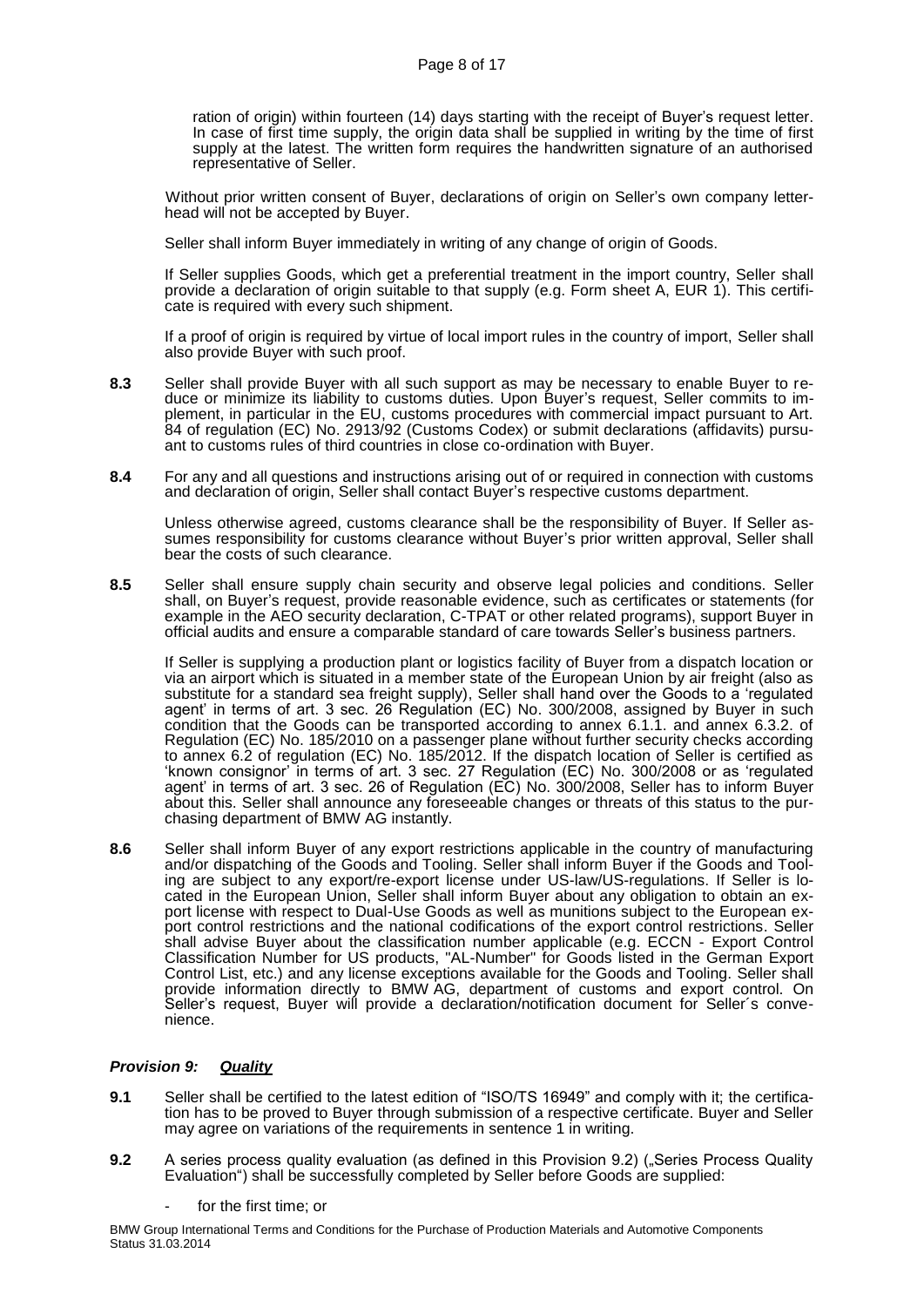- under a new part number; or
- after any process modification.

For the purposes of this Provision 9 a Series Process Quality Evaluation is a performance test of Seller's manufacturing process, including its production plants, equipment and machines and its production logistics processes, under series conditions and according to the requirements of Buyer, to prove that Seller is able to produce the required quantity and quality of Goods with the plant, personnel and machine capacity.

Seller will use the Series Process Quality Evaluation to produce initial samples of the Goods. Seller will inspect initial samples in accordance with the VDA publication "Quality Management in the Automotive Industry, Volume 2: Quality Assurance of Supplies", as the same may be amended or replaced from time to time.

- **9.3** In case of a conflict between the Supply Contract and ISO/TS 16949 or the above-mentioned VDA publication the Supply Contract shall prevail.
- **9.4** In the event that any authorities responsible for vehicle safety standards demand inspection of the manufacturing process and disclosure of the test records, Seller shall, upon request of Buyer, give such authorities access to such records and provide them with any support as may reasonably be expected.
- **9.5** Upon Buyer's request Seller shall make available to Buyer all quality records. Quality records are documents and any other data, which relate to specified requirements and the effectiveness of Seller's quality system.

Seller shall retain such quality records for at least fifteen (15) years following the end of series supply relating to Goods with specially marked drawings  $\hat{L}$ <sup>"</sup> or  $\hat{L}$ ") and relating to Goods with critical features (as agreed between both parties), or for at least three (3) years following the end of series supply in any other case, unless a longer period is otherwise required by law.

For guidance on this issue, see the publication "Leitfaden zur Dokumentation und Archivierung von Qualitätsanforderungen / Code of practice for the documentation and archiving of quality requirements and quality records" of the VDA.

- **9.6** Seller shall ensure that all and any of its sub-contractors are contractually bound towards Seller to comply with the terms of Provisions 9.2 – 9.5 and Provision 9.8 Sentence 1.
- **9.7** If Seller repeatedly or seriously violates the agreed quality and/or quantity objectives (in particular criteria of escalation according to overview b2b-Portal /> Departments /> Quality /> Homepage /> processes and IT-systems or as the case maybe project claims of the Service Interface Agreement, LSV), Buyer shall be entitled to take supporting action for failure analysis and the correction of failure within an escalation process (especially support by QMT, LQS and/or value stream management). Seller undertakes to assist hereby and to reimburse Buyer`s actual, but not unreasonable costs incurred on the occasion of such violation without prejudice to any other rights and claims, which Buyer may have in such a case. In the aforementioned cases Buyer shall provide Seller with an inspection report settlement (Prüfberichtsabrechnung) or other suitable invoice documents.
- **9.8** Any change of the location of manufacture or of the dispatch location of the Goods requires the prior written consent of Buyer, which may not be unreasonably withheld. Any costs which are incurred by Buyer due to the non-observance of this rule or otherwise due to a change of location initiated by Seller, shall be borne by Seller. Seller will inform Buyer immediately of any relocations in his supply chain in terms of Sentence 1 above or of any changes of subsuppliers in his supply chain which are or become known to him.

#### *Provision 10: Warranty*

**10.1** Seller warrants that the Goods shall be free of defects according to the applicable law and particularly warrants that the Goods are suitable for the contractually stipulated use. Seller further warrants that the Goods shall comply with all laws and regulations in the relevant sales markets related to the Goods.

In the event that Seller has entered into a valid Warranty Agreement applicable to Buyer's Purchase Order regarding the Goods, this Warranty Agreement shall apply in lieu of the following Provisions 10.2 - 10.5. In all other cases the consequences of the delivery of defective Goods shall be governed by these Terms and Conditions.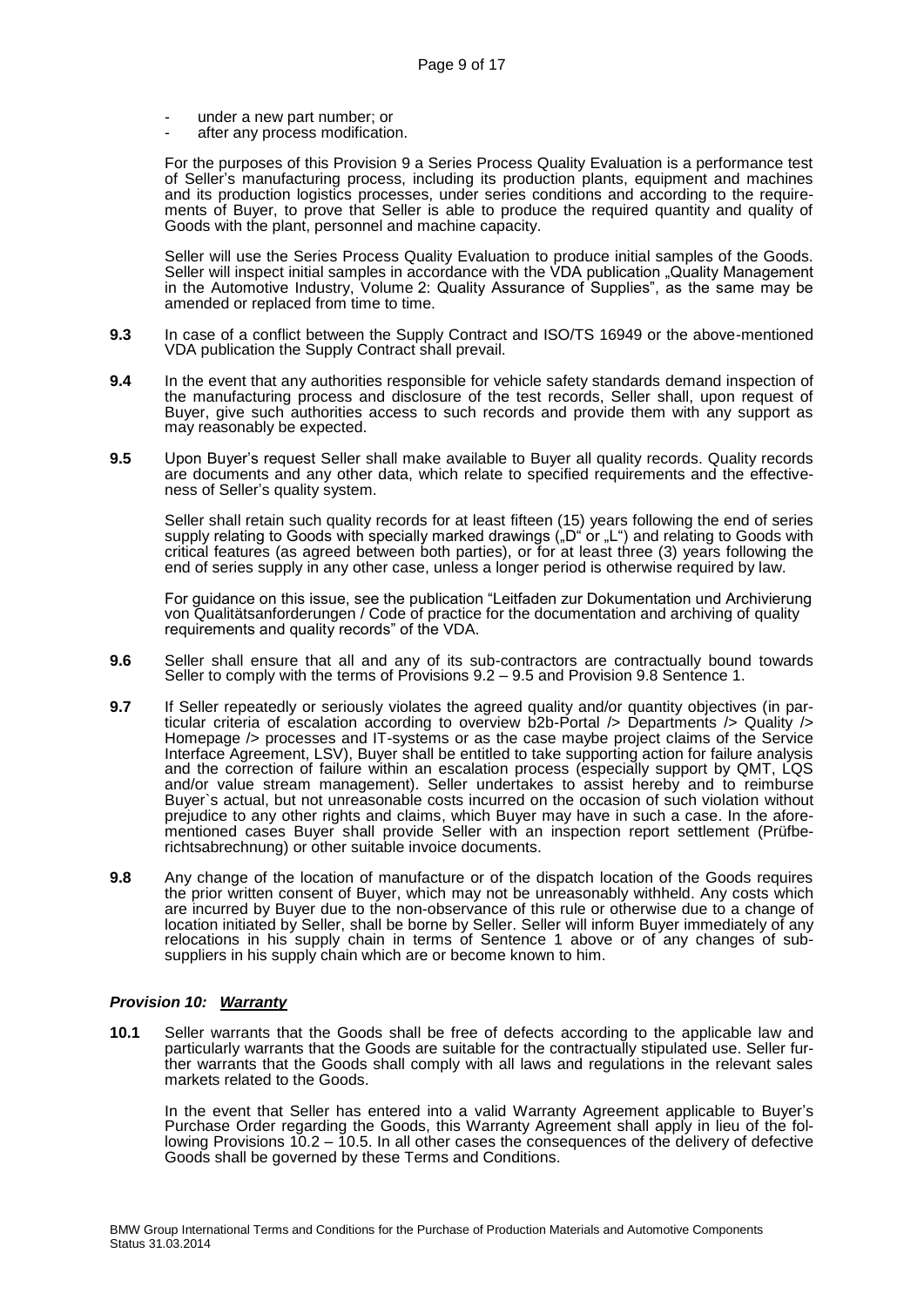In the case of any discrepancy or inconsistency between (1) the Supply Contract, (2) the Warranty Agreement and (3) these Terms and Conditions, the documents shall prevail over each other in the order detailed above.

- **10.2** For all Goods the warranty period begins on the date of delivery and ends on the sooner of:
	- (i) the expiry of any warranty provided to end-customers of the Goods, or products, into which the Goods are incorporated; or
	- (ii) the fifth (5th) anniversary of the delivery date.

The terms of this Provision 10.2 are subject to any longer warranty period prescribed by the national law of any sales market, into which Goods or products into which the Goods have been incorporated are supplied.

**10.3** If a defect is discovered before the defective Good has left Buyer's production sites or that of an undertaking commissioned by Buyer, Seller shall be given the opportunity to remedy the defect or to replace the defective Goods before production commences, provided that any such remedy does not cause any delay in Buyer's production.

If Buyer cannot reasonably be expected to allow Seller to remedy the defect or to replace the defective Good due to operational reasons (in particular reasons related to the time and sequence of assembly) or if Seller is not able to remedy or replace the defective Good, then Buyer shall have the right either (i) to remedy the defect itself at Seller's expense or (ii) to have it remedied by a third party at Seller's cost or (iii) to return defective Good at Seller's cost.

If the same Goods are repeatedly delivered in a defective condition, Buyer shall have the right to rescind the entire Supply Contract and/or a relating framework supply agreement, provided that Buyer has notified Seller in writing that the Goods are defective and Seller continues to supply defective Goods after such notification.

In any case described under this Provision 10.3, Seller shall indemnify Buyer against all damages and losses incurred by Buyer resulting from the delivery of defective Goods.

- **10.4** If a defect is discovered after the defective Good has left Buyer's production sites or that of an undertaking commissioned by Buyer, Seller shall indemnify Buyer against all damages and losses incurred by Buyer resulting from the delivery of defective Goods.
- **10.5** At Seller's request the defective Goods will be made available to Seller at Seller's cost, if possible.

# *Provision 11: Liability and Indemnity*

- **11.1** Unless otherwise provided by these Terms and Conditions Seller shall be liable for damages and losses actually incurred by Buyer and occasioned by or arising out of any breach of Seller's obligations under the Supply Contract and/or a relating framework supply agreement. To the extent that Seller's liability according to the applicable statutory rules requires culpability, the relevant provisions shall remain unaffected.
- **11.2** Seller will indemnify, defend and hold Buyer and the Affiliated Companies harmless against liability, costs, damages, losses and expenses (including court costs and legal expenses) occasioned by or arising out of any claim for death, personal injury and/or property damage, which results from (a) any defect in the Goods; (b) Seller's breach of any term of the Supply Contract and/or a relating framework supply agreement; or (c) the fault or negligence of Seller, or (d) failure to comply with any applicable law, statute, regulation, ordinance or promulgation.
- **11.3** If Seller's employees, agents, sub-contractors or other representatives (hereinafter "Representatives") are on or present at any premises of Buyer, Seller shall, without prejudice to Seller's liability for agents and other auxiliaries according to applicable statutory rules, be and is responsible for the acts and omissions of his Representatives within or about Buyer's premises and agrees to indemnify, defend and hold Buyer harmless against liability for damage to property or injury or death to persons (including court costs and legal expenses) arising out of acts or omissions of the Representatives whether pursuant to a Supply Contract or otherwise. The indemnity in this Provision 11.3 shall not apply insofar as the claim is caused by Buyer's negligence or intentional acts.
- **11.4** In the event that Seller delivers defective Goods and Buyer therefore conducts a recall of products, into which the relevant Goods have been incorporated, due to legal obligation or upon consultation of relevant authorities, Seller will hold Buyer and the Affiliated Companies harmless against liability, costs, damages, losses, claims and expenses (including court fees and legal expenses) occasioned by or arising out of any action to recall any vehicle, Goods, or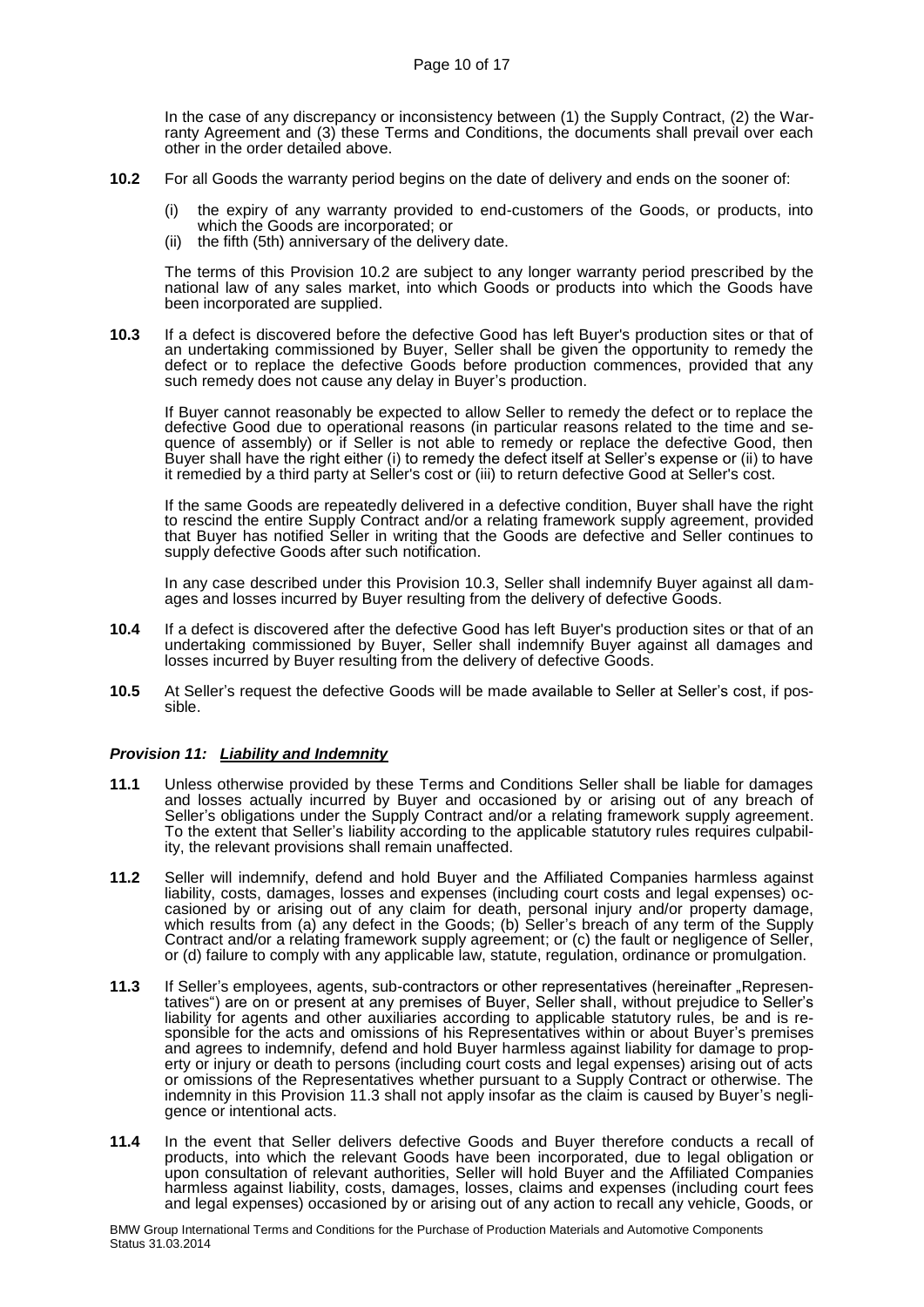any product into which Goods have been incorporated. While making a decision for such action to recall, Buyer will exercise reasonable discretion and duly regard Seller's interests.

- **11.5** In the event of a claim by a third party against Buyer (hereinafter "Third Party Claim"), which may be the subject of indemnification provided for in these Terms and Conditions, Buyer shall provide written notification thereof to Seller. Seller shall provide Buyer with such reasonable assistance in the response and prosecution of any defence as Buyer may request.
- **11.6** In the event of any claim against Buyer or one of the Affiliated Companies by a third party for death, personal injury and/or property damage alleging a defect in Seller's Goods or any product into which the Goods are incorporated or alleging any of the violations set out in Provision 11.2, Seller and Buyer shall, in good faith, immediately attempt to reach an agreement specifying the terms under which Seller and Buyer would apportion responsibility and liability for the defence of any such Third Party Claim or suit and the financial burdens arising therefrom.
- **11.7** This Section 11 shall apply irrespective whether the costs, damages, losses, claims and expenses mentioned above are incurred by or addressed against Buyer or the Affiliated Companies. However, Seller shall not be liable according to this Provision 11 insofar as the liability, costs, damages, losses, claims and expenses mentioned are caused by negligence or intentional acts of Buyer or an Affiliated Company.
- **11.8** If Seller has culpably engaged in any improper or illegal conduct in respect to the contractual supplies, which constitutes an unlawful restraint of competition according to applicable antitrust rules, then Seller shall pay to Buyer 8 % of the net invoice amount of the supplies affected by such improper or illegal conduct as liquidated damages, unless Seller can prove that Buyer has suffered no or only lower damage. This obligation shall survive termination or fulfilment of the Supply Contract and/or a relating framework supply agreement. Any other or additional contractual or statutory claims of Buyer shall remain unaffected hereby; in particular, Buyer may claim higher damage against relevant proof thereof.

## *Provision 12: Designation of Goods; Publications*

- **12.1** Seller shall mark the Goods as required by Buyer.
- **12.2** Neither of the parties shall use any of the other party's proprietary names, logos, trade names, trademarks or service marks without the prior written consent of the party, which owns or controls such proprietary names or trademarks.
- **12.3** Without Buyer's prior written consent, Seller shall not publish in any manner through any marketing or other medium that Seller has contracted with or has been supplying Goods to Buyer, unless such publication is required by mandatory law. In such case, Seller shall nevertheless inform Buyer in good time prior to the statement concerned.

## *Provision 13: Tooling*

**13.1** Title to a Tooling shall pass to Buyer in accordance with the provisions of the respective Purchase Order. Seller shall mark the relevant Tooling as Buyer's property. Insofar as Intellectual Property Rights or copyright laws related to the Tooling arise in the course of the development of the Tooling, Buyer and the Affiliated Companies shall receive free of charge a fully paid-up, non-exclusive right to use said rights for their own purposes, which right shall be unlimited in terms of time and geography. To the extent that Seller's background Intellectual Property Rights are necessary in order to use the Tooling, Buyer shall hereby receive free of charge a fully paid-up, non-exclusive right of use with respect to such Tooling, which right shall be unlimited in terms of time and geography and which shall include the use by Buyer for the purposes of series production and the corresponding use by the Affiliated Companies as well as by third parties on behalf of Buyer or the Affiliated Companies. The same applies to background know-how.

In the event of cancellation or termination for any reason of a Supply Contract for the supply of Tooling where, at the date of cancellation or termination, title to the Tooling is not vested in Buyer, Buyer may obtain title to such Tooling by paying to Seller (i) (in relation to finished Tooling) the outstanding portion of the agreed total costs; or (ii) (in relation to unfinished Tooling) such proportion of the outstanding costs as is represented by the costs actually incurred by Seller in the supply of the Tooling as at the date of cancellation or termination.

**13.2** Any and all Tooling owned by Buyer, which is in Seller's possession or possession of Seller's Representatives (in terms of Provision 11.3) shall remain the property of Buyer. Seller shall mark such Tooling as the property of Buyer. Such Tooling shall not be sold, assigned by way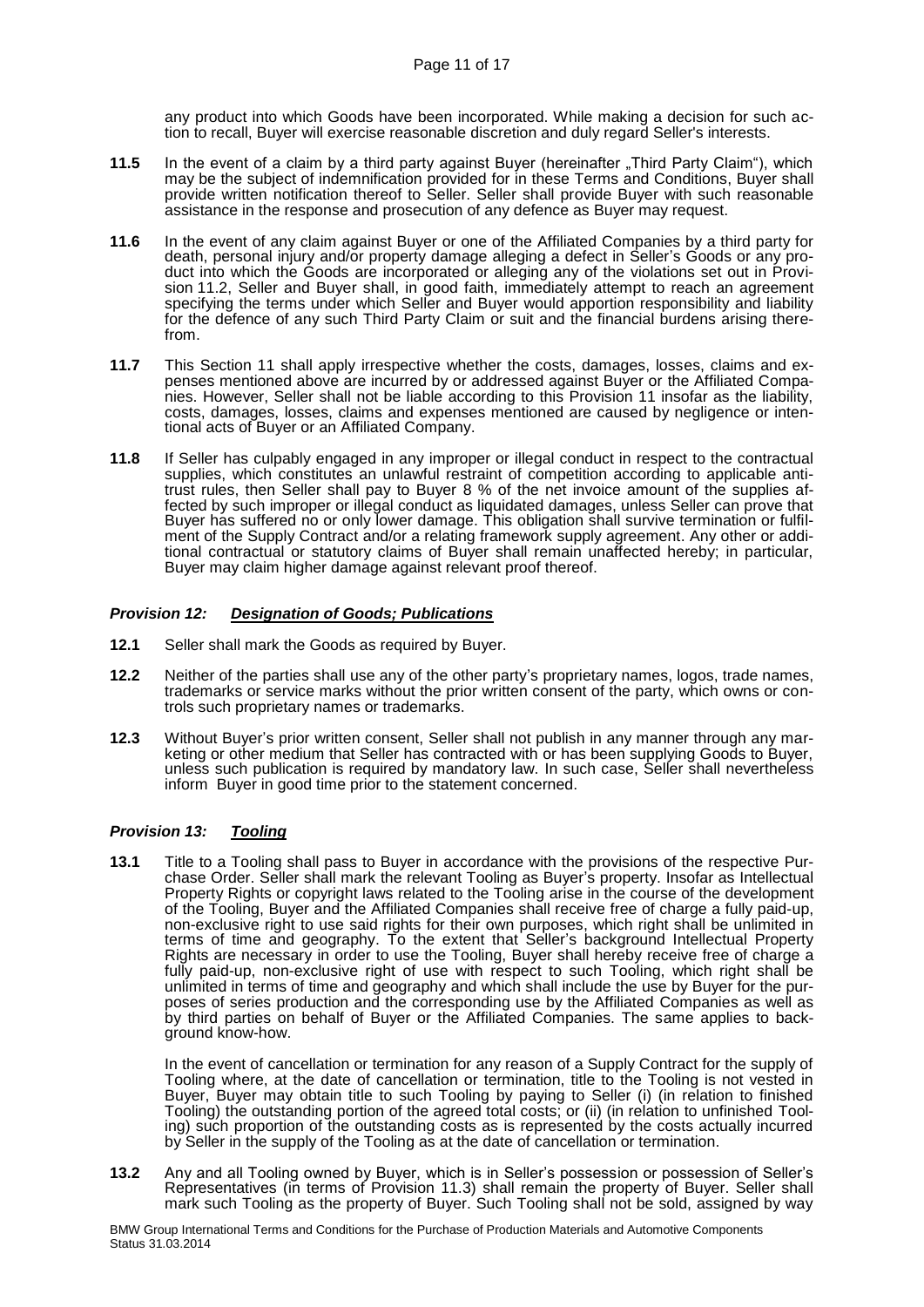of security, pawned, mortgaged, charged or otherwise encumbered or disposed of without the express prior written consent of Buyer.

 If a Tooling is provided to Seller or completely funded by Buyer, such Tooling may not, without explicit prior written consent of Buyer, be used for the production of Goods for any party other than Buyer. Unless Buyer bears only an insignificant share in the product development costs for the Goods to be supplied and/or if Buyer contributes necessary Intellectual Property Rights respectively necessary know-how which Seller does not have at its disposal and which he cannot obtain under reasonable conditions, this contribution may not be used by Seller for the production of Goods for the supply to third parties without prior written consent of Buyer.

- **13.3** Tooling owned by Buyer will be insured by Buyer, unless otherwise agreed in writing between Buyer and Seller.
- **13.4** Seller has to prove and substantiate that there is adequate insurance cover for the Tooling owned by Seller. Maintenance by Seller of such insurance coverage shall be without prejudice to Seller's liability under any Supply Contract and/or a relating framework supply agreement.
- **13.5** Seller shall treat all Tooling, regardless of ownership, with due care and diligence, constantly keeping it ready for operation and in compliance with the latest design status. Seller shall be responsible in particular for the correct and accurate dimensions of the Tooling especially of gauges. Buyer agrees to help Seller in examining and correcting the gauges made available to Seller, insofar as such items are not used as check gauges.
- **13.6** Unless otherwise agreed in writing, the cost for the continuing repair, maintenance and readiness of the Tooling in immaculate condition shall be borne by Seller in all respects.
- **13.7** Notwithstanding Buyer's right to demand surrender of Tooling owned by Buyer, Seller shall be entitled to retain such Tooling to the extent to which Seller requires the same for executing a Purchase Order for Buyer. In all other cases Seller shall be obliged forthwith upon the request of Buyer to surrender the Tooling owned by Buyer.
- **13.8** Regardless of ownership, Seller shall maintain Tooling used to manufacture Goods in good working condition for the continued supply of Goods for a period of fifteen (15) years after termination of Seller's supply of the Goods for Buyer's series production. Seller's obligation to retain such Tooling shall expire once the foresaid fifteen (15) years retention period has ended and Seller has notified Buyer in writing. Seller shall ensure that any and all sub-contractors are contractually bound to adhere to the requirements under this Provision 13.8.
- **13.9** In the event that Buyer issues a Purchase Order for Tooling, Seller shall immediately provide Buyer with all available information with regard to such Tooling as demanded in the BMW "Quotation Analysis Form" (QAF) and the BMW "Tooling Analysis Form" (WAF).

No later than the time that initial samples of the Goods are produced by means of such Tooling, Seller shall provide Buyer with (1) information concerning such Tooling as demanded in the QAF and in the WAF, (2) drawings and CAD-data (as a 3D-data-model in a format customary in the industry) of such Tooling and (3) a complete list of such Tooling and a document identifying the exact location of such Tooling.

## *Provision 14: Spare Parts*

**14.1** Whether or not a Supply Contract remains in effect, Seller will at the request of Buyer provide Buyer or Buyer's nominee(s) with sufficient quantities of Goods for use as spare parts for a period of fifteen (15) years after termination of Seller's supply of the Goods for Buyer's series production or for such lesser period of time as Buyer shall require in writing. Seller shall ensure that its sub-contractors comply with this Provision 14.1.

 One year before expiration of the above mentioned deadline, Seller shall submit proposals in writing to Buyer for a economically reasonable supply with spare parts for the time afterwards. Seller´s proposals shall be based on Buyer's estimated future demands, which will be provided to Seller by Buyer upon written notice.

- **14.2** During the term of a Supply Contract for Buyer's series production, the price of the Goods used as spare parts shall be equal to the series price agreed in the Supply Contract. However, during the extended term as set out in Provision 14.1 above, the price shall be determined by mutual negotiation.
- **14.3** Buyer and the Affiliated Companies shall be entitled to purchase Goods used as spare parts directly from Seller's sub-contractors or from any other third party.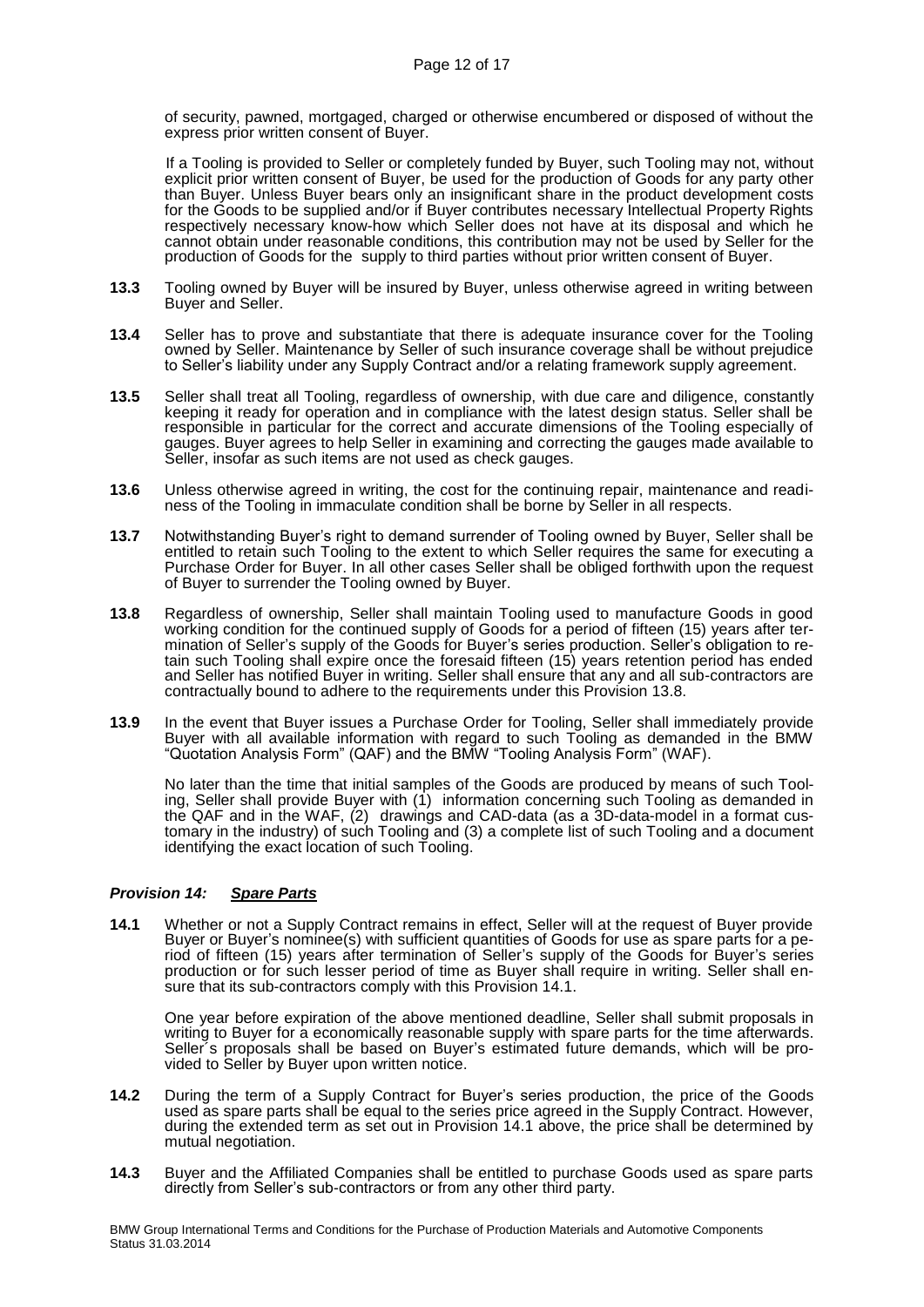**14.4** Seller shall comply with the requirements stated in the BMW Group Standard GS 90022 "Distribution parts-requirements, documentation". For Goods for which a shelf life is agreed between Buyer and Seller the BMW Group Standard GS 90034 "Marking of Parts, Marking of shelf life" applies.

## *Provision 15: Intellectual Property Rights*

- **15.1** Seller shall indemnify, defend and hold Buyer as well as the Affiliated Companies harmless from and against all liabilities, costs, damages, claims and expenses (including court costs and legal expenses and any settlement of such claim or action) incurred by Buyer in respect of any claim or action brought by any third party against Buyer that the Goods or their use by Buyer or Buyer's customer infringe the Intellectual Property Rights of such third party. Notwithstanding the foregoing, Seller shall not be liable to the extent that the infringement results from the manufacture of the Goods in accordance with instructions received from Buyer and Seller taking the level of care that is customary in the industry could not have known that following these instructions would result in an infringement of a third party's Intellectual Property Right.
- **15.2** The parties will inform each other forthwith of all such third party infringements or allegations of third party infringements of which they become aware. At Buyer's option, Buyer may select its own legal representation subject to the approval of Seller, such approval not to be unreasonably withheld, in the defence of any such claims or actions. Seller will assist Buyer in its investigation, defence or handling of any such claim, including by providing any documents needed by Buyer to defend the action. If Buyer determines that it may be desirable for Seller to intervene in any action, Seller agrees to consult with Buyer and to consider any reasonable request that Seller intervene in the action. However, the decision to intervene in an action remains Seller's sole decision.

If Buyer selects its own legal representation, Seller's indemnification obligation under Provision 15.1 extends to the reasonable costs and fees associated with such representation. If Buyer does not select its own legal representation, Buyer will give Seller sole conduct of the defence of any such claims or actions.

- **15.3** Upon Buyer's request, Seller shall specify any and all Intellectual Property Rights known or becoming known to him, which are used in the design or manufacture of, or which otherwise affect or relate to the Goods.
- **15.4** In the event of a claim of infringement of any third party rights that is communicated to Seller, Seller shall take the needed steps to insure for Buyer a non-infringing source of supply, which may involve securing the needed licenses (if any), redesign of the product (subject to any contract requirements and qualification obligations), or other steps Seller deems necessary to ensure that a non-infringing product is delivered to Buyer.

## *Provision 16: Electronic Data Interchange ("EDI") and Information Security*

Seller shall comply with the requirements set out in Buyer's "EDI Implementation Guidelines".

Upon Buyer's written request, Seller shall comply with the international information security standard ISO 27001, which shall be attested by means of a certificate.

## *Provision 17: Confidentiality*

- **17.1** Seller and Buyer undertake to keep strictly confidential all and any information that they directly or indirectly have received from each other within their business relationship and not to make available such information to any third party. Notwithstanding the foregoing, Buyer may disclose such information to the Affiliated Companies.
- **17.2** The confidentiality obligations under this Provision 17 shall also apply to all employees and any other person who may be involved in the project on behalf of the Parties hereto, regardless of kind and legal basis of the respective cooperation. Seller and Buyer hereto undertake to impose respective confidentiality obligations on those employees and persons, if that is not the case yet.
- **17.3** The confidentiality obligations under this provision shall not apply to the extent that the respective information is publicly available or becomes publicly available without fault of the receiving party, or is or was lawfully received from any third party, or is already known by the receiving party, or must be disclosed according to mandatory law, always provided that, prior to such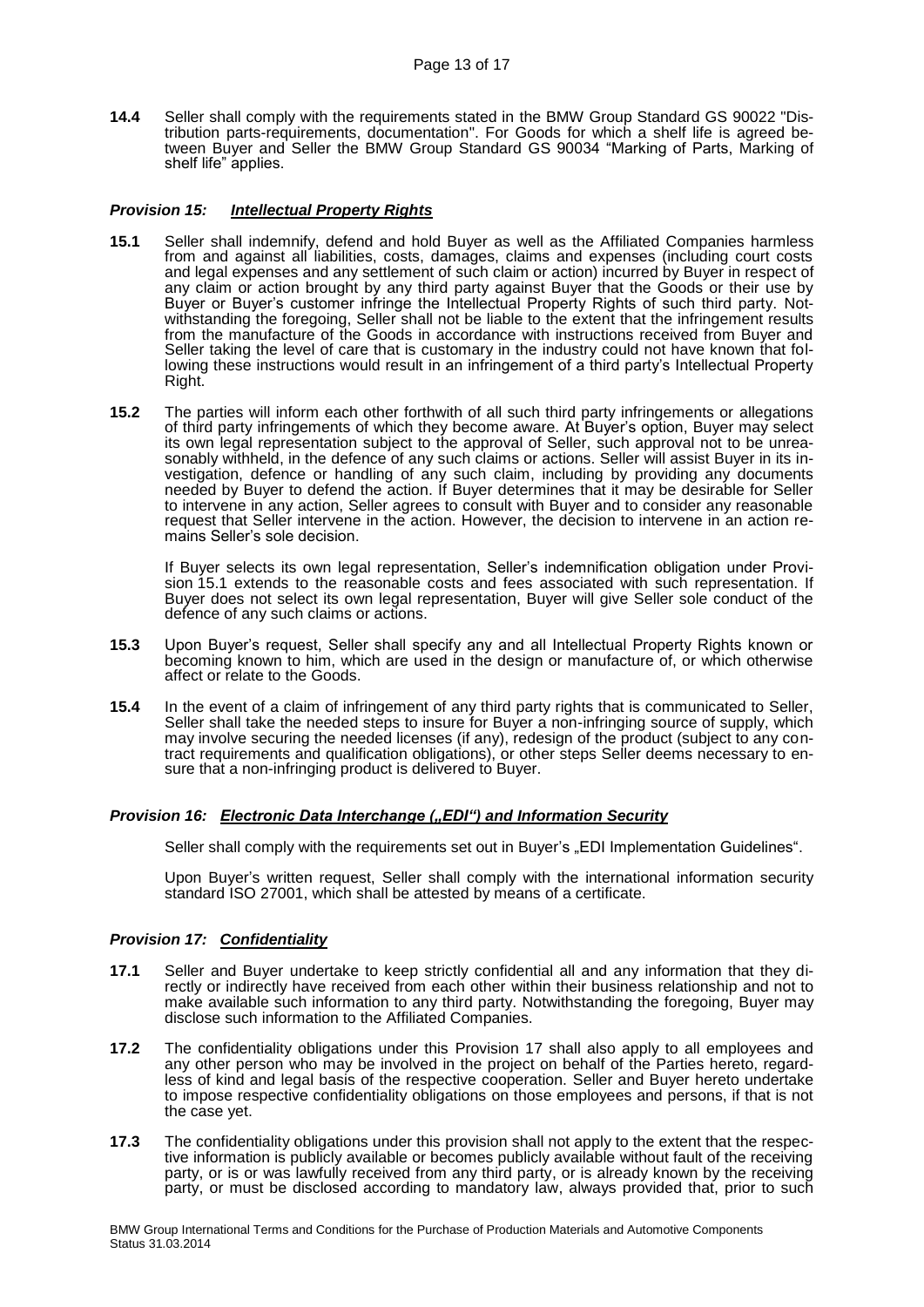disclosure according to mandatory law, the receiving party shall notify the disclosing party of a required disclosure, unless such notice could not reasonably be given.

17.4 **17.4** The confidentiality obligations of this Provision 17 shall survive the expiration or termination of any Supply Contract.

#### *Provision 18: Insurance*

**18.1** Seller shall at, its own expense, obtain and maintain a general insurance as well as products liability insurance and a recall insurance with reputable and financially responsible insurance companies which are at an appropriate level in line with the industry standard and which adequately cover Seller's liability towards Buyer and third parties.

Seller shall immediately provide Buyer with evidence of the existence and the extent of coverage of such insurances at any time upon Buyer's request.

- **18.2** Existence of any insurance contract shall not limit Seller's obligation under any Provision of these Terms and Conditions.
- **18.3** Save to the extent to which Seller is not obliged to do so pursuant to any applicable Incoterm under Provision 5, Seller will cause any carrier engaged by Seller to insure his carrier's liability.

#### *Provision 19: Environment*

- **19.1** While performing under the Supply Contract Seller shall use the necessary resources (in particular materials, energy and water) efficiently and shall reduce the environmental impact (in particular with respect to waste, wastewater, air pollution and noise) to a minimum. This also applies to the effort and expense of transportation and logistics. For the quantitative assessment of Seller's resource efficiency Seller shall on Buyer's request provide the following information relating to the total annual scope of orders placed by and supplied to Buyer and the Affiliated Companies during its manufacturing phase:
	- Total energy consumption in MWh;
	- $CO<sub>2</sub>$  emissions from energy generated in house and externally in metric tons;<br>Total water consumption in  $m<sup>3</sup>$ .
	- $\overline{1}$  Total water consumption in  $\overline{1}^3$ ;
	- Process wastewater in m<sup>3</sup> ;
	- Waste for disposal in metric tons;
	- Waste for recycling in metric tons;
	- VOC emissions (volatile organic compound) in metric tons.
- **19.2** In addition, Seller shall provide on Buyer's request data for a life cycle assessment relating to Goods or parts thereof (including data with regard to the material input) according to the data collection format for life cycle assessment of the VDA.
- **19.3** Seller shall establish and maintain a certified environmental management system in accordance with the requirements of "ISO 14001" or an acknowledged and certified environmental management system derived from "ISO 14001" no later than two years following Purchase Order placement and provide evidence to Buyer by submission of a corresponding certificate.
- **19.4** Seller shall comply with the requirements of the BMW Group Standard GS 93024 "Recycling of motor vehicles-Recycling-optimized vehicle design". On Buyer's request a recycling concept has to be provided.
- **19.5** Goods made of polymer materials or metals or Goods with metal coatings shall bear identification markings in accordance with the relevant standards (VDA Material Data Sheet 260 "Vehicle components - Marking of material" and/or BMW Group Standards GS 91001 "Marking of parts with trademark and part identification data" and 91003 "Marking of parts - Marking of materials").
- **19.6** Polymer materials contained in Goods shall comply with the BMW requirements for Goods derived from the respective statutory targets or standards for hydrocarbon emissions of vehicles throughout the entire life cycle of the Goods. The production processes for Goods shall be adapted to comply with such BMW requirements.
- **19.7** Seller shall comply with the requirements stated in BMW Group Standard GS 93008 (1 to 4) "Substances of concern" throughout the entire life cycle of the Goods.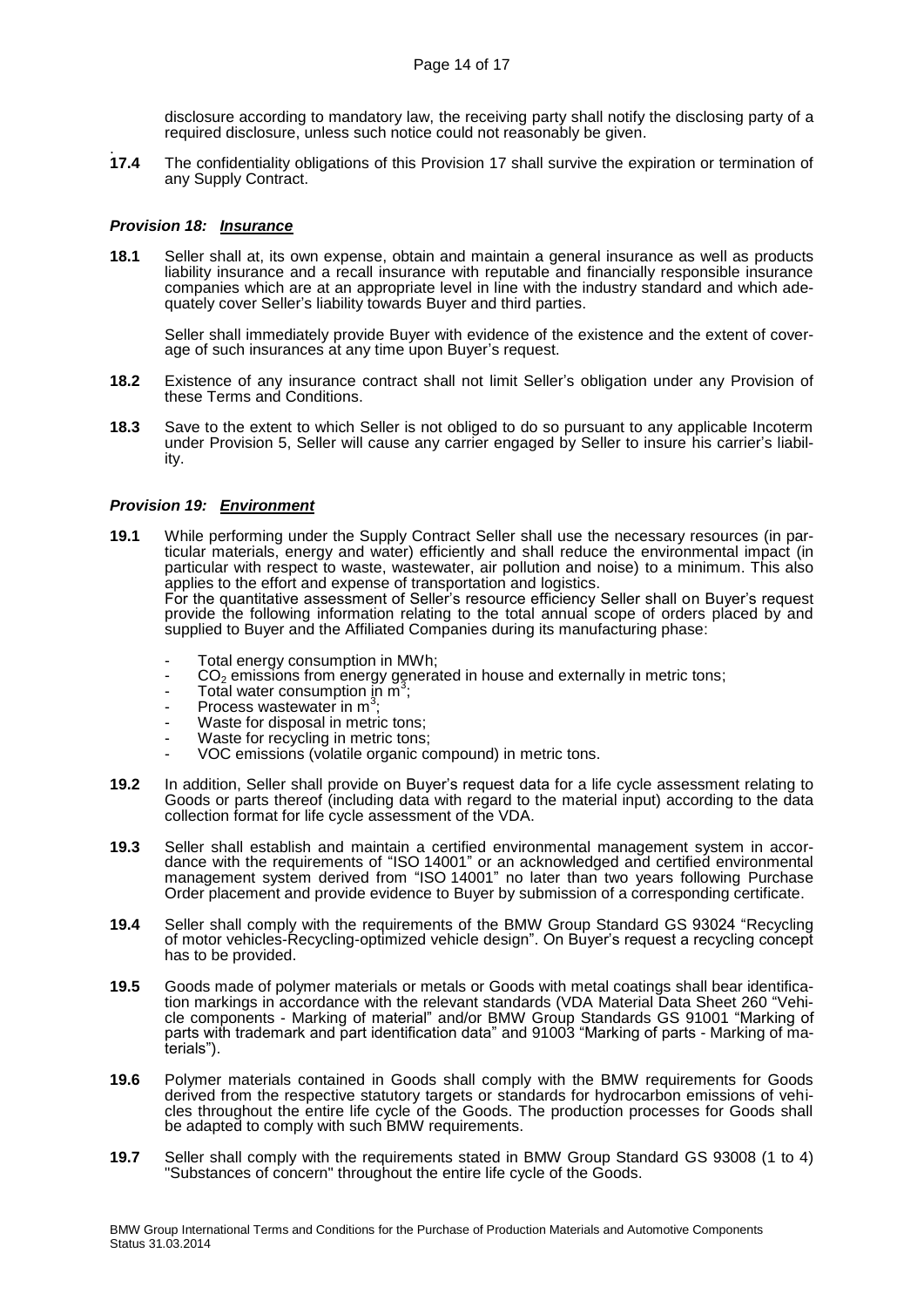Seller is responsible for registration and, where necessary, authorisation or notification of chemical substances contained in Goods in accordance with the statutory requirements that apply to the market concerned (e.g. according to Regulation (EC) No. 1907/2006 (REACh), EU). In the event of a chemical substance being imported into the area of application of a relevant law, Seller assumes responsibility for all obligations such as named above and all associated expenditure.

The declaration of constituent substances/materials in the material data sheet for the respective Goods in the International Material-Data-System IMDS (http://www.mdsystem.com) – for e.g. series development, type approval and initial sampling inspection – as defined in BMW Group Standard GS 93008-1 "Substances of concern-Prohibited and declarable substances in materials and components" constitutes an integral element of the scope of delivery and has to be met by Seller.

In the event that Goods are chemical substances, preparations or materials, Seller shall provide Buyer with "Safety Data Sheets" for these Goods.

For Goods, which are labelled as dangerous goods for transport according to international dangerous goods regulation (e.g. ADR/RID, IMDG, ICAO/IATA), e.g. airbags, Seller shall provide Buyer with a safety information, for example according to VDA datasheet 290.

**19.8** Seller shall ensure that all and any of its sub-contractors are contractually bound to comply with the terms of this Provision 19.

## *Provision 20: Social Responsibility*

For Buyer it is of paramount importance that corporate activities take account of the social responsibility to employees and society as a whole. This applies both to Buyer itself and to its suppliers. Buyer and Seller acknowledge their compliance with the principles and rights set by the International Labour Organisation (ILO) in its "Declaration on fundamental principles and rights at work" (Geneva 06/98), the Directives of the UN Initiative Global Compact (Davos, 01/99) and the UN Guiding Principles on Business and Human Rights (2011). The following principles are of particular importance:

- Preservation of human rights,
- Elimination of forced, compulsory, and child labour,
- Positive and negative freedom of association,
- Elimination of discrimination on the basis of gender, origin, religion or belief, membership of a trade union or the like, handicap, age, sexual identity, nationality, marital status, political affiliation, veteran status, or other characteristics protected by local law,
- Compliance with occupational health and safety standards,
- Protection from individual arbitrary personnel measures,
- Maintenance of employability by basic and advanced training,
- Maintenance of adequate social working conditions,
- Provision of conditions that enable employees to enjoy a reasonable standard of living,
- Remuneration, which permits employees to secure their livelihoods including their social and cultural participation (living wage),
- Implementation of equal opportunities and family-friendly policies,
- The protection of indigenous rights,
- Ban on bribery and blackmail,
- Compliance with current laws and regulations.

In view thereof, Seller shall take adequate measures in order to prevent corruption offences within its company.

It shall be Seller's responsibility to cause all and any of its sub-contractors to act according to the regulations of this Provision 20.

#### *Provision 21: General/Miscellaneous*

**21.1** No amendment, modification, termination or waiver of any provision of these Terms and Conditions or of any Supply Contract, and no consent to any departure by either party therefrom, shall under any circumstances be effective unless the same shall be in writing and signed by both parties, and then such waiver or consent shall be effective only in the specific instance and for the specific purpose for which given. No notice to or demand on Seller in any event,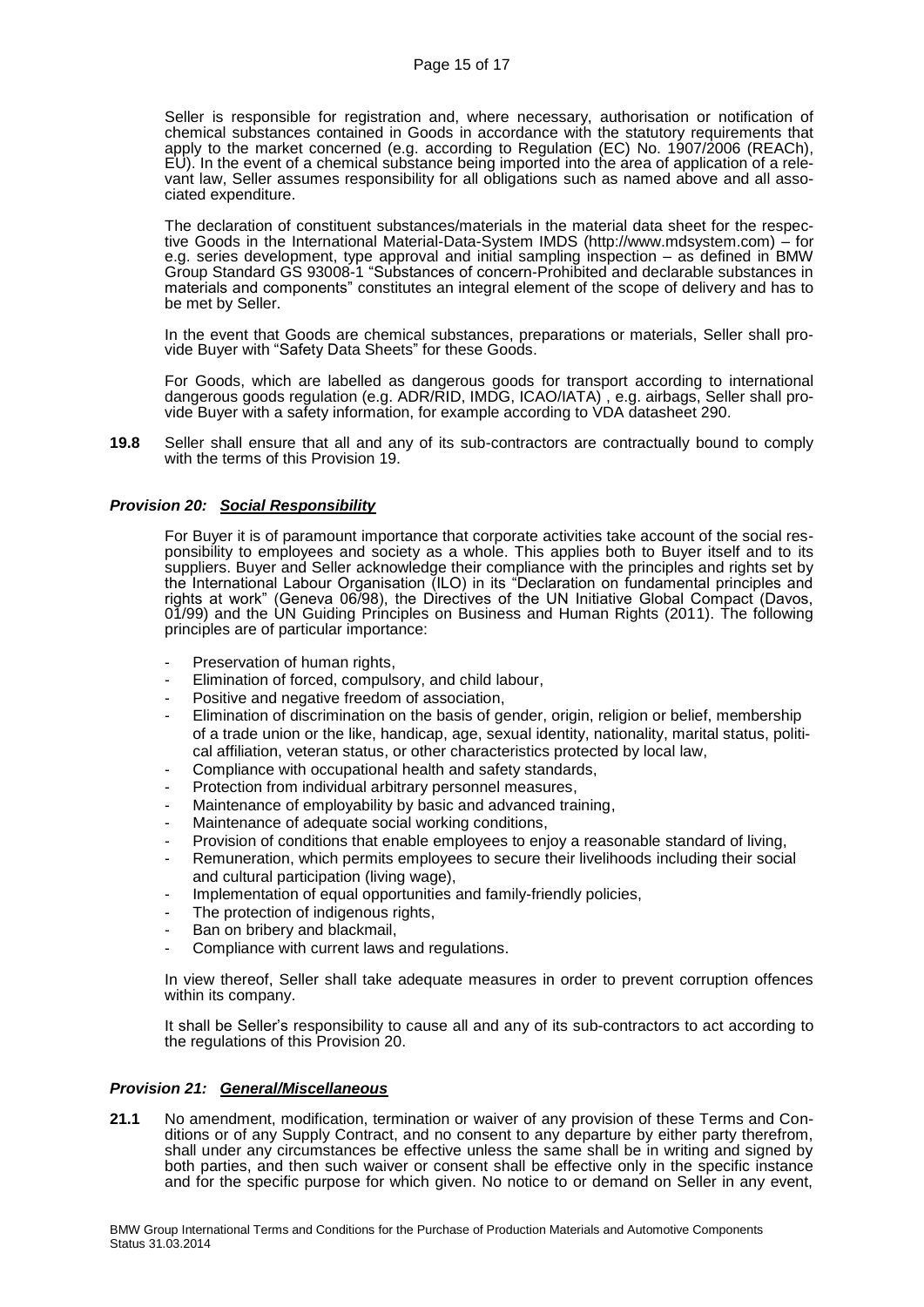case or occurrence, shall of itself entitle Seller to any other or further notice or demand in any similar or other circumstances.

- **21.2** The headings of the various Provisions of these Terms and Conditions are solely for convenience and shall not be used for the purposes of interpreting the same.
- **21.3** If any Provision hereof or any part Provision is or is held by any competent court or authority to be invalid or unenforceable, such Provision or part Provision will be deemed severed and omitted, the remaining portions hereof continuing in full force and effect. If required, Buyer and Seller shall replace such invalid or unenforceable Provision with a valid and enforceable provision having similar economic consequences, provided that the content of the Terms and Conditions is not materially altered.
- **21.4** No course of dealings between Seller and Buyer or any delay or omission of Seller or Buyer to exercise any right or remedy granted under these Terms and Conditions shall operate as a waiver of such rights, and every right and remedy of Buyer provided herein shall be cumulative, concurrent and in addition to any other further rights and remedies available at law or in rules of equity applicable in accordance to the applicable legal system.
- **21.5** Upon forty-eight (48) hours notice, Buyer shall be entitled to have access to Seller's premises during normal business hours and without interfering with Seller's business in order to inspect all documents, instruments, books and records relating to any Supply Contract or the Goods, which are subject of such Supply Contracts, or Seller's manufacturing process. The right of access shall be limited to those areas which are necessary for this purpose. Save as provided in Provision 9.5, Seller agrees to maintain all such records for at least ten (10) years after the last delivery of the Goods to Buyer, unless otherwise agreed or unless a longer period is otherwise required by law.
- **21.6** Seller shall not assign the benefit or the burden of any Supply Contract and/or a relating framework supply agreement, in whole or in part to any third party without the prior written consent of Buyer.
- **21.7** Upon reasonable prior written notice, Seller shall at any time provide BMW AG with suitable information (in particular quarterly, semi-annual and annual financial statements together with related reports , appendices and information on key business ratios) required for evaluating the current economic and financial situation of Seller and its continuing ability to supply. BMW AG is obligated to keep this information strictly confidential, unless the respective information is publicly available or becomes available without BMW AG's fault.
- **21.8** Seller warrants that the information provided with regard to its economic and financial situation as per Provision 21.7 is accurate, complete and  $-$  in respect of any date referred to in the documentation or information – current and fairly represents its actual economic and financial condition. Seller warrants that all financial statements of Seller have been/are prepared in accordance with accounting principles generally accepted in its jurisdiction.
- **21.9** Seller warrants that at the time of the conclusion of the Supply Contract it has not filed an application for the institution of insolvency proceedings, and that there is no indication that such proceedings are likely to be instituted; Seller further warrants that there is no indication that it is insolvent or overindebted or is facing impending insolvency or overindebtedness, which would provide grounds for the institution of insolvency proceedings. Seller further warrants that it has not ceased making payments, either permanently or temporarily, or entered into negotiations with creditors for an out-of-court settlement or a deferment of payment in order to avert over-indebtedness triggering the institution of insolvency proceedings.

## *Provision 22: Governing Law; Place of Venue and Jurisdiction*

- **22.1** The terms of any Supply Contract (including these Terms and Conditions) shall be governed by and construed in accordance with the laws of the country (and state/province, if applicable) of Buyer's principal place of business. The terms and conditions set out in the United Nations Convention for the International Sale of Goods (CISG) are hereby expressly excluded.
- **22.2** The parties agree that the courts having jurisdiction over Buyer's principal place of business shall have exclusive jurisdiction for any action or proceedings commenced under any Supply Contract.
- **22.3** Notwithstanding Provisions 22.1 and 22.2 above, in the event that a third party brings to court a claim against Buyer or an Affiliated Company for death, personal injury or property damage resulting from a product defect ("Product Liability") or because of an infringement of Intellectual Property Rights, Buyer may, at its discretion, conduct the court procedures necessary to enforce the indemnification against Seller in terms of these Terms and Conditions. In such a